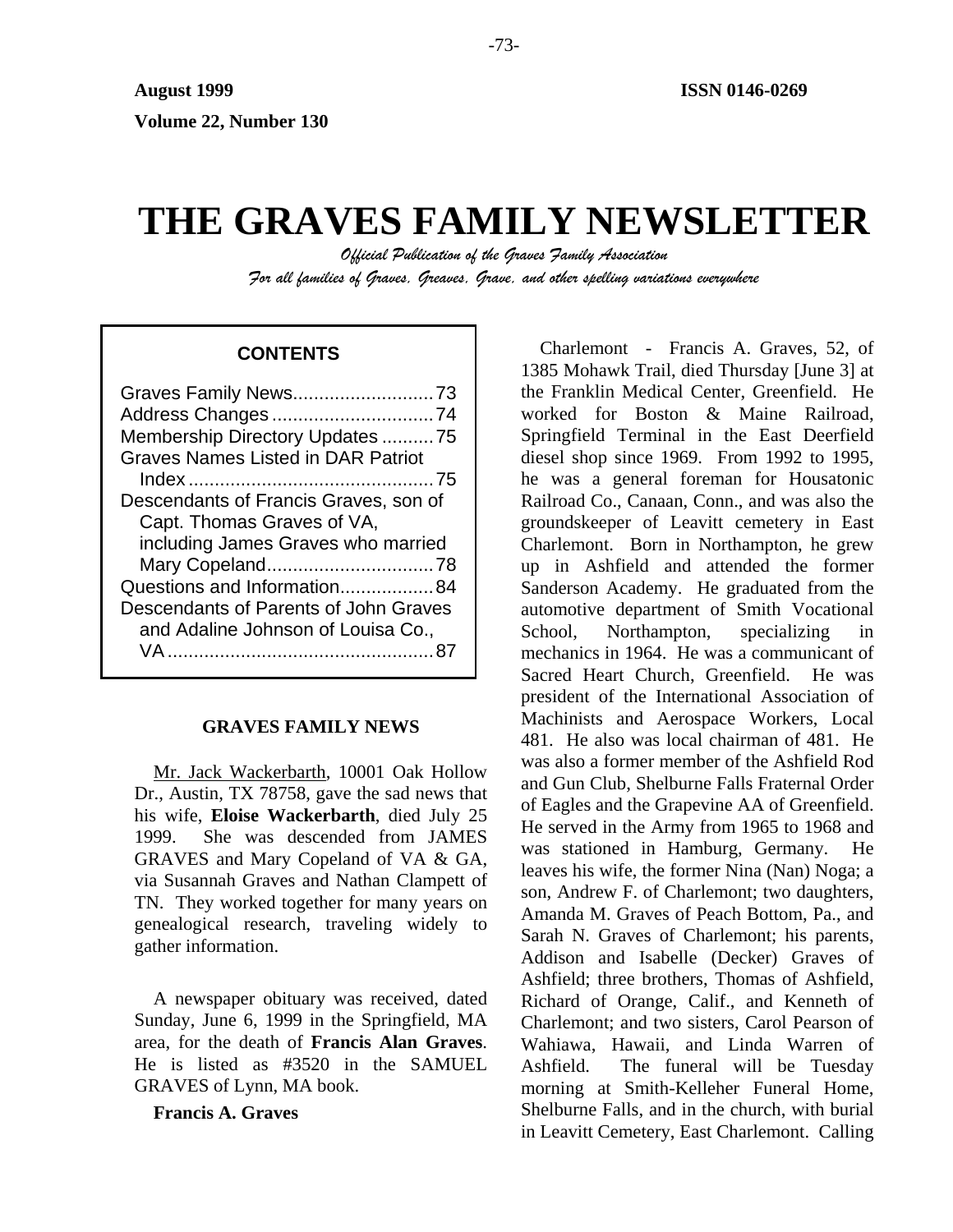hours are Monday evening. Memorial contributions may be made to the Sarah and Andrew Graves Educational Fund, in care of United Bank, 90 Bridge St., Shelburne Falls, MA 01370.

Mr. Jack Graves, PO Box 48, Chula, MO 64635, descended from THOMAS GRAVES of Hartford, CT, is pleased to announce a new grandson. "Jason and Andrea Graves of

**Memberships:** 

| Regular (U.S. & Canada)                         | \$20/year |
|-------------------------------------------------|-----------|
| Other countries (air mail)                      | \$30/year |
| Sustaining (U.S. & Canada)                      | \$40/year |
| Other countries (air mail)                      | \$50/year |
| Life (U.S./Canada, 62 and older) \$600 one time |           |
| Foreign memberships must be paid by money       |           |
| order in U.S. dollars. All back issues (1976-   |           |
| present) are available at current price.        |           |

**Newsletter only available to individuals as part of Graves Family Association membership. No charge for queries.** 

**Published by:** 

**THE GRAVES FAMILY ASSOCIATION 20 Binney Circle, Wrentham, MA 02093 Internet Home Page: http://www.gravesfa.org** 

**Newsletter Editor: Kenneth Vance Graves 20 Binney Circle, Wrentham, MA 02093 (508)384-8084 ken.graves@gravesfa.org** 

**Treasurer: Elaine Tobias, Overland Park, KS Elaine.Tobias@unilever.com Director, On-line Computer Help: H. W. ("Bud") Graves, Veradale, WA dfrh81a@prodigy.com Director (Temporary), Internet Home Page: Kenneth Vance Graves** 

**Graves Online List Manager: Marjorie Ferris, Rialto, CA** 

 **MBFerris@aol.com** 

**Research Coordinators** 

**Graves of Cambridgeshire, England: Nedra Dickman Brill, CG, 2410 NE 58th Ave., Portland, OR 97213-4002 brillnd@pacifier.com** 

**© Graves Family Association, 1999**

Chillicothe [Livingston Co., MO] are the parents of a son born at 12:05 p.m., Monday, June 21, 1999, at Hedrick Medical Center, weighing 8 pounds, 15 ounces and measuring 20 inches long. **Walker Blair Graves** joins a sister, Maggie Elizabeth, 3½.

Maternal grandparents are David and Sandi Walker of Chillicothe. Paternal grandparents are Jack Graves of Chula and Jean Graves of Independence. Paternal great-grandmother is Louise Graves of Chula."

Jack also sent a response to the query of Mr. George E. Graves, Jr. on page 45 of the April 1999 newsletter. Jack wrote that George's grandfather was Joseph Henry Graves. Joseph was a brother of Jack's grandfather, John William Graves, was born 19 March, probably 1891 in Livingston Co., MO, and died 21 Aug. 1938, so George is also descended from THOMAS GRAVES of Hartford, CT. Jack called George and they exchanged information and photographs.

# **ADDRESS CHANGES**

Mrs. Dorothy Love, descended from JOHN GRAVES of Concord, MA, has moved from Auburn, CA to 738 Meadowood Circle, McMinnville, OR 97128.

Dr. Marianne E. Little, descended from Capt. THOMAS GRAVES of VA, formerly of Tucker, GA, is now at RR 2, Box 148A, Yorktown, TX 78164-9538.

Mr. Harry Weston ("Bud") Graves of Veradale, WA, descended from SAMUEL GRAVES of Lynn, MA, has moved to 1017 Progress Ave., Veradale, WA 99037.

Mr. Kenneth B. Graves, Jr., descended from Capt. THOMAS GRAVES of VA, has moved from Petersburg, VA to Apt. 331, 7015 Carnation St., Richmond, VA 23225.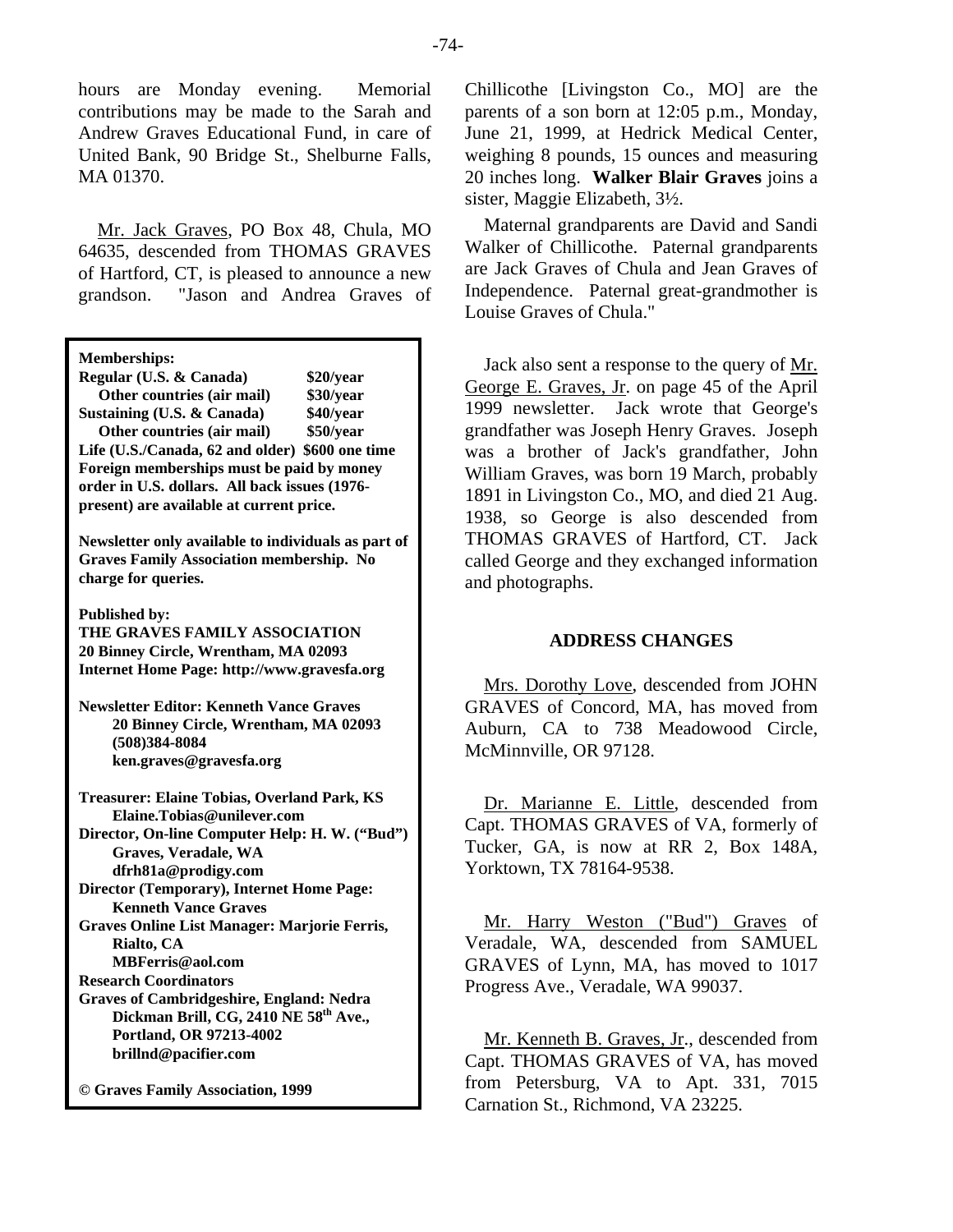# **MEMBERSHIP DIRECTORY UPDATES**

*New Members*  COX, Mr. David B. 1216 Kathan Road, Corinth, NY 12822-2824 Ancestry: John Graves of Concord, MA

CRIBBINS, Mrs. Avis A. HC 85, Box 123, Myrtle Point, OR 97458 Ancestry: Thomas Graves of Hartford, CT, via #609

DEAN, Mrs. Barbara 701 San Juan Drive, Cortez, CO 81321 Ancestry: James Graves and Mary Copeland of VA & GA

DUBACH, Mr. Roger G. 145 Bollinger St., Glen Carbon, IL 62034 Ancestry: James B. Graves of OH & IL

GRAVES, Mrs. Deborah A. PO Box 451, Marshalls Creek, PA 18335 Ancestry: Ira Graves and Sallie ------ of VA

GRAVES, Mr. Lee Owens Rt. 1, Box 201E, Gary, TX 75643 Ancestry: Stephen Graves and Emma Wall of SC, Pike Co., AL, & Panola Co., TX

GRAVES, Mr. Roy A. PO Box 971, Fairhope, AL 36533-0971 Ancestry: Thomas Graves of Lincoln Co., GA

KIRK, Mrs. Jean 55 County Road 65, Selma, AL 36701 Ancestry: Capt. Thomas Graves of VA, via Francis<sup>2</sup>, Francis<sup>3</sup>, William<sup>4</sup>, William<sup>5</sup>, Mary<sup>6</sup> m. William Edmund Alexander

LESTER, Mrs. Sandra Colleen PO Box 989, Shady Cove, OR 97539-0989 Ancestry: Walter Perry Graves of TX

# **GRAVES NAMES LISTED IN DAR PATRIOT INDEX**

Mrs. Arthur H. Fadenrecht, 128 Mathews Ave., New Britain, Doylestown, Bucks Co., PA 18901-5120, has submitted this list from the Centennial Edition of the DAR Patriot Index, showing the Graves proven ancestors, accepted by the DAR, who served in some capacity on the American side in the Revolutionary War. There were other military personnel and patriots in addition to these, but these are the ones that have been submitted by someone and accepted by the DAR.

After each entry I have added in parentheses the number of the genealogy that they are part of and (when the genealogy has already been published as a book by Kenneth V. Graves) the identification number of that person in the appropriate book. The genealogies noted are:

- 24, Lt. Francis Graves of NC & IN
- 27, Leonard Graves and Sally ------ of VA & Mercer Co., KY
- 28, Rear Admiral Thomas Graves of Charlestown, MA
- 34, Samuel Graves and Phoebe Hull of CT  $\&$  MA
- 65, Deacon George Graves of Hartford, CT
- 83, Samuel Graves of Lynn, MA
- 105, John Graves (Johann Sebastian Graff)
- 130, Constant Graves of Rehobeth, MA & Scituate, RI
- 150, James Graves and Mary Copeland of VA & GA
- 166, John Graves of Concord, MA
- 168, Thomas Graves of Hartford, CT & Hatfield, MA
- 169, Capt. Thomas Graves of VA

Aaron Sr., b. 1749 MA, d. 18 Nov. 1834 MA, m. Sarah Morton, Capt. MA (168, #161)

- Aaron Sr., b. 1722 CT, d. 8 Aug. 1814 NH, m. Phoebe Meigs, Pvt. NH (166)
- Abner, b. 1748 MA, d. 26 March 1830 MA, m. Alice Richardson, Lt. MA (168, #297)
- Allen, b. 1 May 1738 CT, d. 6 May 1826 VT, m. Mary ------, Pvt. MA PNSR (166)
- Amasa, b. 26 June 1743 MA, d. 20 Nov. 1820 MA, m. Phebe Cary, Sgt. MA (168, #437)
- Amos, b. 10 Dec. 1753 CT, d. 1825 PA, m. Hannah Wentworth Canaday, Pvt. MA (166)
- Ann, b.c. 1696 VA, d. 15 Aug. 1782 VA, m. Thomas Graves, PS VA (169)
- Ansel, b. 18 Feb. 1767 CT, d. 3 Jan. 1810 NY, m. Caroline Otis, Pvt. MA (166)
- Asa, b. 4 Nov. 1755 MA, d. 6 Oct. 1823 NY, m. Roxanna Graves, Ens. MA (168, #566)
- Bela, b. 7 May 1750 CT, d. 15 Jan. 1852 NY, m. Sarah Griswold, Pvt. CT PNSR (166)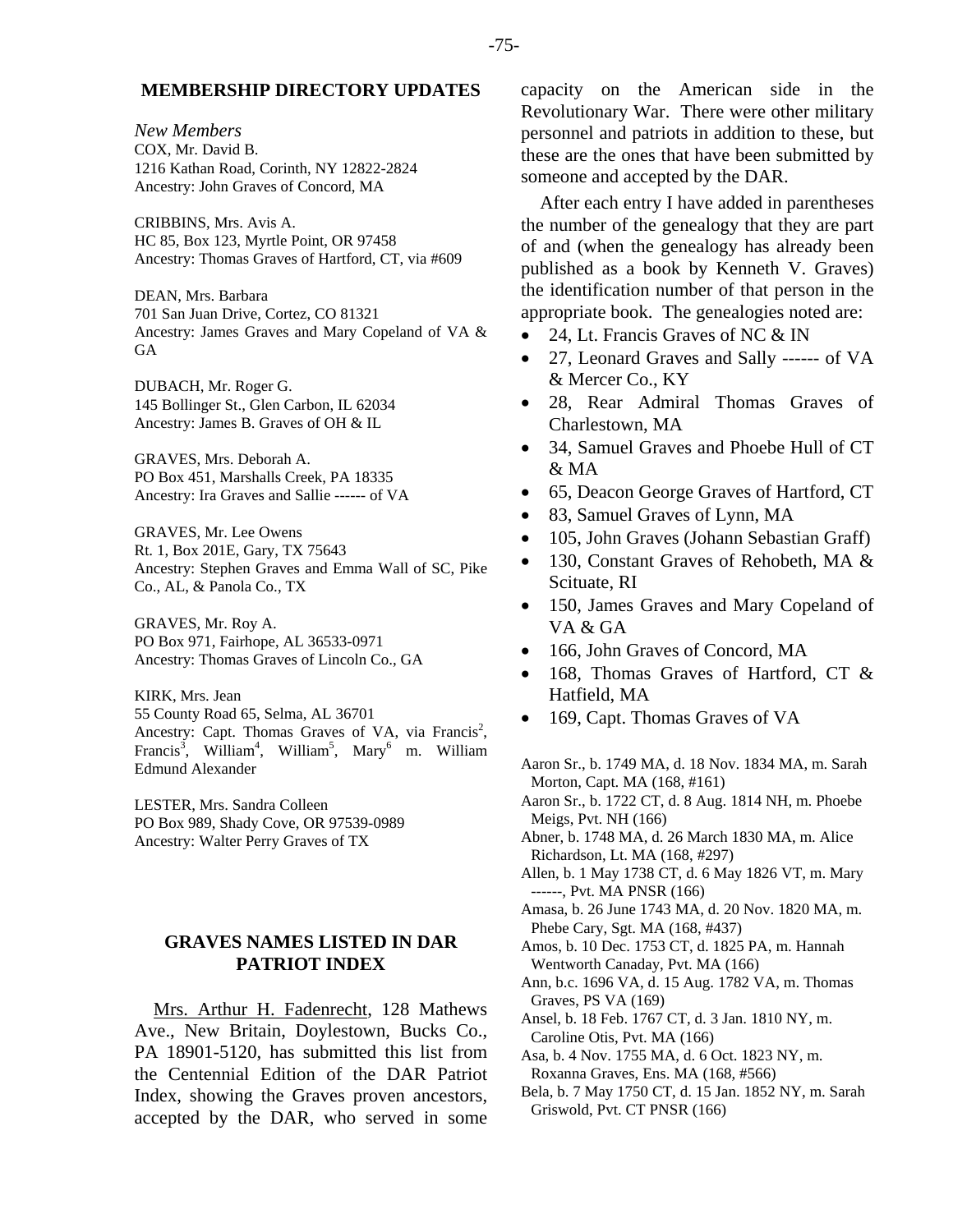Benjamin, bpt. 25 Aug. 1734 CT, d. 6 Sept. 1781, m. Mary Ransome, Pvt. CT (166)

- Benjamin, b. 22 Nov. 1760 CT, d. 22 March 1843 NY, m(1) unknown, m(2) Lucretia Marsh, m(3) Mrs. Sallie Burroughs, Pvt. CT MA PNSR (166)
- Benjamin, b. 29 Feb. 1734 MA, d. 17 Aug. 1777 MA, m. Thankful Field, Pvt. MA (168, #146)
- Boston, b. 1 Oct. 1747 PA, d. 1 April 1840 TN, m. Sarah Ephland, Pvt. NC PNSR (105)
- Chauncey, b. 1762 CT, d. poss. 7 Aug. 1832 VT, m. Olive Graves, Pvt. VT PNSR (166)
- Constant, b. 1751, d. 8 Aug. 1804 RI, m. Comfort Bates, Pvt. RI WPNS (130)
- Cotton, b. 31 July 1762 MA, d. 1 Nov. 1847 MA, m(1) Huldah Hubbard, m(2) Lydia Newcomb, m(3) Ruth Brigham, Pvt. MA (168, #347)
- Daniel, b.c. 20 Sept. 1757 MA, d. 19 Dec. 1828 MA, m. Mary Buxton, Cpl. MA WPNS (83, #263)
- Daniel, b. 4 March 1761 MA, d. 30 Jan. 1836 MA, m(1) Rhoda Fay, m(2) Tirzah Newton, m(3) Beulah Grover, Pvt. MA PNSR (83, #232)
- Darius, b. 1762 NH, d. 31 Jan. 1814 NH, m. Zeruah (Hovey), Pvt. NH (166)
- David, b. 4 Oct. 1757 MA, d. 26 Jan. 1819 MA, m. Sarah Clapp, Pvt. MA (168, #338)
- David, b. 5 Oct. 1728 CT, d. 24 Jan. 1777 CT, m(1) Hannah Wetmore, m(2) unknown, m(3) Temperance Dudley, Sol. MA (65, #101)
- David Jr., b. 7 June 1733 MA, d. 20 Dec. 1815 MA, m. Mary Smith, MM MA (168, #243)
- David, b. 1 June 1742 NH, d. 25 July 1813 NH, m. Ruth Wadleigh, PS NH (83, #296)
- David, b. 20 Oct. 1751, d. Feb. 1837 VT, m. Sara Farrington, Pvt. NY PNSR (166)
- Ebenezer, b. 24 Nov. 1730 CT, d. 14 Jan. 1814 CT, m. Mary Willard, Sgt. CT (65, #128)
- Ebenezer Sr., b. 5 March 1726 MA, d. 26 April 1814 MA, m. Prudence Hastings, CS PS MA (168, #206)
- Ebenezer Jr., b. 19 March 1753 MA, d. poss. 1800 MA, m. Anna Chapin, Pvt. MA (168, #460)
- Edmund, b. 1762 NC, d. July 1834 KY, m. Nancy -----, Pvt. NC PNSR (169)
- Elias, b. 21 Dec. 1760 MA, d. 14 July 1830 MA, m. Hepzibah Belden, Pvt. MA (168, #339)

Elihu, b. 16 May 1750 MA, d. 20 May 1810 MA, m. Mercy Carey, PS MA (168, #441)

- Elijah, b. 7 April 1760 CT, d. 22 Oct. 1823 NY, m. Elizabeth Warner, Pvt. Drm CT PNSR (166)
- Elijah Jr., b. 2 Sept. 1755 NH, d. 17 Sept. 1835 NH, m. Lucy McAllister, Pvt. NH (168, #516)
- Eliphalet, b. 1746 CT, d. 1836 NY, m. Anna Jones, Sgt. MA PNSR (166)
- Ezekiel, b. 13 Sept. 1753 CT, d. June 1813 NH, m. Nancy ------, Sol. CT (166)
- Francis, b. 1746, d. 1845 IN, m. unknown, Lt. QM NC (169 or 24)
- Gideon, b. 25 Aug. 1758 MA, d. 8 March 1834 MA, m(1) Maria Rogers, m(2) Hannah Dake, Sgt. MA (168, #589)
- Gilbert, b. 21 Sept. 1758 CT, d. 22 July 1841, m. Elizabeth Kelsey, Pvt. CT (65, 351)
- Henry, b.c. 1715 NC, d. 1797 NC, m. Rachel ------, PS NC (169)
- Isaac, b. 2 Sept. 1741 VA, d. 23 Jan. 1818 VA, m(1) Mildred McWilliams, m(2) Elizabeth Cowherd, m(3) Jemima Holliday, PS VA (169)
- Israel, b. 23 Oct. 1758 MA, d. 29 Dec. 1830 MA, m(1) Ann Brown, m(2) Phoebe Train, Cpl. MA (168, #302)
- Issachar, b. 8 June 1755 CT, d. poss. 1790, m. Jemima ------, Cpl. CT (28, #169)
- James, b. 1730 VA, d. 1796 GA, m. Mary Copeland, Pvt. GA (150)
- James Sr., b.c. 1730 CT, d. poss. 1787 MA, m. ------ Haskins, Pvt. MA (166)
- James Jr., b. 1 May 1764 CT, d. 8 July 1845 NY, m(1) Wealthy Jones, m(2) Jemima Acom, Pvt. MA PNSR (166)
- Jedediah, b. 1755 CT, d. 20 Aug. 1839 NY, m. Polly Crippen, Sgt. NY WPNS (166)
- Jeremiah, b. 2 June 1754 MA, d. 4 Sept. 1839 VT, m. Lucinda Hubbard, Pvt. MA (168, #336)
- Jesse, b. 1755 MA, d. 12 Oct. 1820 VT, m. Ruth Remington, Pvt. VT (166)
- Job, b. 26 Dec. 1756 MA, d. 22 Jan. 1845 MA, m. Abigail Wells, Pvt. MA (168, #462)
- Joel, b. 16 Aug. 1760 MA, d. 20 Feb. 1849 VT, m. Lucy Martin, Pvt. MA (168, #303)
- John, b. 1759 GA, d. 1851 GA, m. Rebecca Harris, Pvt. GA (169)
- John, b. 3 June 1746 MA, d. 1791, m. Lois Parker, Pvt. MA (168, #439)
- John, b. 6 Feb. 1752 MA, d. 21 Jan. 1839 MA, m(1) Mary Hendly, m(2) Rebecca Thompson, Pvt. MA (83, #165)
- John Sr., b. 1711 CT, d. 20 June 1796 NH, m. Lydia Clark, CS NH (166)
- John Jr., b.c. 1735-40 CT, d. poss. 1790, m. unknown, Lt. PS NH (unknown)
- John, b. 1748 VA, d. 24 June 1824 GA, m. Catherine West, Maj. VA (169)
- John, b. 19 Dec. 1737 VA, d. 8 Dec. 1825 KY, m. Ann Rice, Capt. VA (169)
- John, b. 28 Oct. 1760 VA, d. 1828 VA, m. Elizabeth Eddins, Maj. VA (169)
- John, b. 18 Dec. 1757 VA, d. 31 Oct. 1843 KY, m. Lydia ------, Pvt. VA PNSR (169)
- John Herndon, b.c. 1746 VA, d. 28 Oct. 1829 NC, m(1) Nancy Slade, m(2) Elizabeth Coleman, Capt. NC (169)
- Johnson, b. 19 Aug. 1732 MA, d. 8 Jan. 1824 ME, m. Sarah Staples, Pvt. MA (83, #156)
- Jonah, b. 20 June 1728 CT, d. 1825 NY, m(1) Ruth Crosby, m(2) Sallie Graves, Capt. NY (166)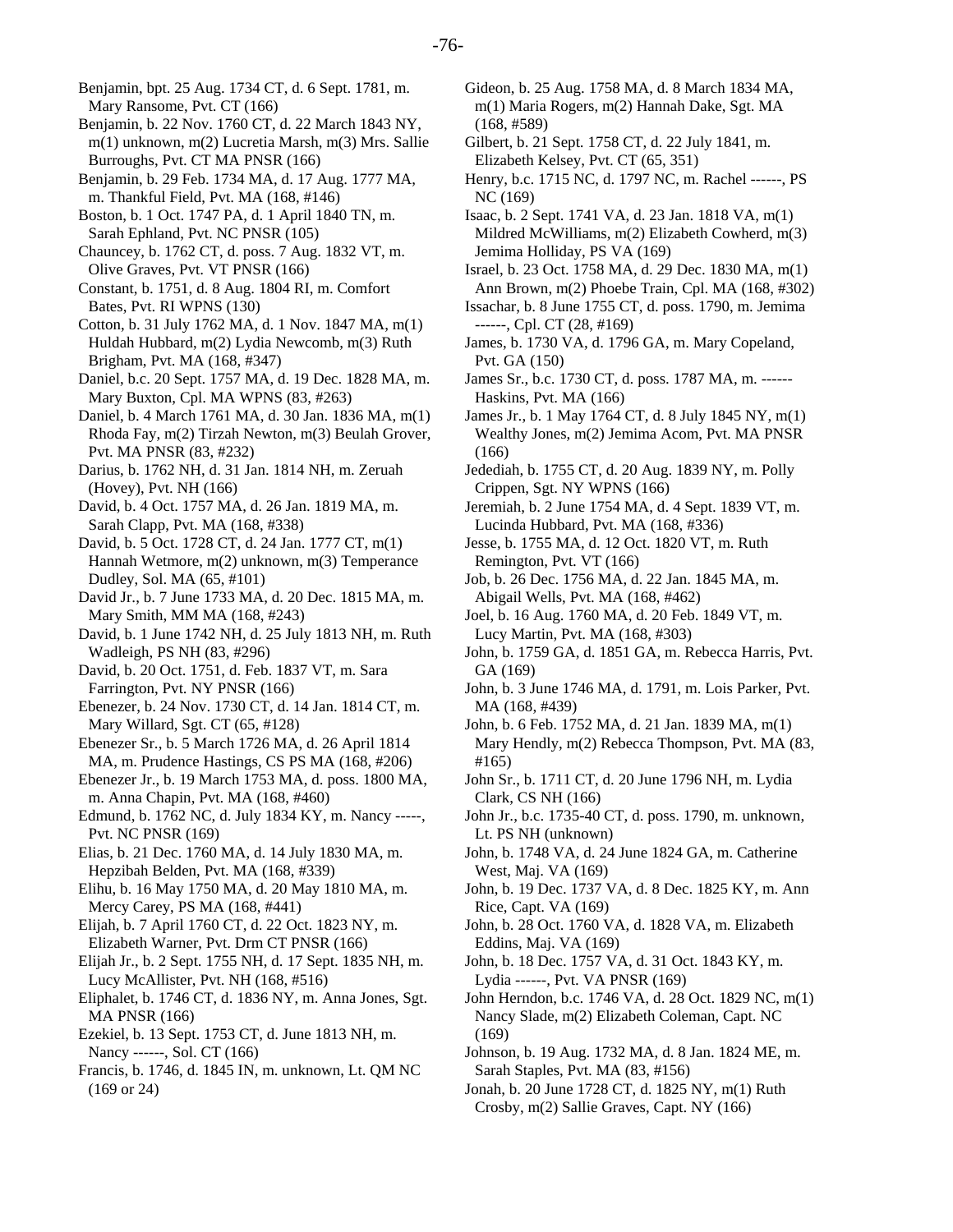Jonathan, b.c. 1740 CT, d.c. 1826 NY, m. Bettie Lisk, Pvt. CT (166)

Jonathan, b. 31 Jan. 1750, d. poss. 1790 VT, m. Jemima Scott, Pvt. MA (168, #485)

Jonathan, b. 1762 MA, d. 29 July 1812 NY, m. Anne Taylor, Pvt. MA (34)

Joseph, b. 30 May 1738 CT, d. poss. 1790 CT, m. Lois Higbee, QM PS CT (65, #146)

Joseph, b. Sept. 1735 MA, d. 17 April 1796 MA, m. Eunice Dwight, Lt. MA (168, #186)

Joseph, b.c. 1728 MA, d. 11 June 1797 MA, m. Jane Adams, PS MA (83, #155)

Joseph, b.c. 1725 VA, d. 1785-6 VA, m(1) Sarah ------, m(2) Frances (Frankey) Coleman, PS VA (169)

Joshua, b.c. 1725 NH, d. 28 March 1777 NH, m. Lydia Woodcock, Pvt. NH (168, #232)

Josiah, b. 1760 NY, d. 15 April 1825 VT, m. Mary Dewey, Pvt. NY (166)

Julius, b. 18 Aug. 1762 MA, d. 25 Jan. 1844 VT, m. Roxie Farnham, Pvt. MA (168, #340)

Lemuel, b. 17 Nov. 1757 MA, d. 1802 MA, m(1) Deborah Battle, m(2) Keziah Harding, Pvt. MA (168, #488)

Leonard, b.c. 1750, d. May 1811 KY, m. Sally ------, Pvt. VA (27)

Lewis, b. 7 Nov. 1755 CT, d. May 1816 NY, m. Elizabeth Steele, Sgt. NY WPNS (65, #254)

Lewis, b. 17 July 1760 VA, d. 1839 GA, m. Ruth ------, Sol. SC (169)

Lucius, b. 19 Dec. 1746 MA, d. 27 May 1810 MA, m(1) Irene Dickinson, m(2) Clarissa Hickox, Mus. MA (168, #160)

Luman, b. 1 Jan. 1760 CT, d. poss. 1819 VT, m. Abigail Todd, Pvt. CT (65, #343)

Luther, b. 20 April 1749 MA, d. 1790 MA, m. Phoebe Jewett, Lt. MA (28, #204)

Martin, b. 25 May 1744 MA, d. 20 Oct. 1822 MA, m. Mehitable Edson, Sgt. MA (168, #249)

Martin, b. 23 Feb. 1766 MA, d. 1837 NY, m. Hannah Jefferson, Pvt. MA (168, #570)

Matthew, b. 4 Sept. 1735 MA, d. 10 Sept. 1824 MA, m. Hannah Morton, Pvt. MA (168, #244)

Moses, b. 12 Aug. 1763 MA, d. 19 Dec. 1827 MA, m. Abigail Crafts, Pvt. MA (168, #526)

Nathan, b. 20 March 1716 MA, d. 2 April 1786 MA, m. Lydia Leonard Scott, MM Pvt. MA (168, #189)

Oliver, b. 9 Feb. 1761 MA, d. 11 Aug. 1854 MA, m. Abigail Graves, sol. MA (168, #308)

Perez Sr., b. 26 April 1730 MA, d. 17 Dec. 1809 MA, m(1) Martha Gillet, m(2) Zeruiah (Cole) White, Capt. PS MA (168, #151)

Perez Jr., b. 2 Jan. 1761 MA, d. 28 Nov. 1848 MA, m(1) Eunice Bryant, m(2) Experience Parsons, Cpl. MA (168, #378)

Peter, b. 25 Nov. 1745 MA, d. poss. 1798 MA, m(1) Susannah Hager, m(2) unknown, m(3) Hannah McIntire, m(4) Easter Lawrence, Pvt. MA (28, #172) Phineas, b. 30 April 1726 MA, d. 20 April 1806 MA, m. Rhoda Smith, PS MA (168, #140) Randall, b. 31 May 1760 MA, d. 24 Oct. 1812 NY, m. Lydia Coolidge, Sol. MA (168, #568) Reuben, b. 16 March 1760 MA, d. 16 Dec. 1843 MA, m. Lydia Lyon, Pvt. MA (168, #446) Reuben, b. 23 Sept. 1753 MA, d. 10 May 1786 NH, m. Hannah Kendall, Pvt. MA NH (168, #290) Rice, b.c. 1729 VA, d. 1814 VA, m. Jane ------, Sol. VA (169) Richard Sr., b. 9 Sept. 1709 MA, d. 28 March 1798 MA, m. Patience Grout, PS MA (28, #72) Richard, b.c. 1747 VA, d. poss. 28 Sept. 1797 VA, m. Susannah ------, Capt. VA (169) Richard Croshaw, b.c. 1735 VA, d.c. 1798 VA, m. Elizabeth Valentine, Lt. DepCmsry VA (169) Roswell, b. 1740 CT, d. 1776/7 NY, m. Elizabeth Driggs, Sgt. CT (166) Roswell, b. 1754 MA, d. 29 Dec. 1850 OH, m. Hannah (Cooley), Pvt. MA (65, #262) Rufus, b. 27 Sept. 1758 MA, d. 12 Feb. 1845 OH, m. Experience (Graves), Sol. MA (168, #350) Russell, b. 17 April 1751 CT, d. unknown, m. Anna Millington, Pvt. NY (166) Samuel, b. 11 June 1746 CT, d. 7 July 1822 CT, m. Ann Hern, Pvt. CT (65, #83) Samuel, b. 1725, d. 23 Aug. 1792 MA, m. Mrs. Mary Gooding, PS MA (83, #154) Samuel, b.c. 1718, d. 22 Aug. 1794 MA, m. Phebe ------, Sgt. MA (34) Selah, b. 24 May 1755 MA, d. 31 Aug. 1827 MA, m. Mary Strong, Sol. MA (168, #305) Selah, b. 19 March 1758 MA, d. 5 April 1822 MA, m. Mary Brush, Pvt. Fif MA (168, #567) Seth, b. 1760 CT, d. 8 March 1838 NY, m. Elizabeth Graves, Pvt. CT (65, #263) Simeon, b. 27 Dec. 1755 MA, d. 1 Dec. 1790 MA, m(1) unknown, m(2) Huldah Hubbard, Pvt. MA (168, #337) Simon, b. 24 Jan. 1752 MA, d. poss. 1803, m. Persis ------, Cpl. MA (168, #486) Solomon, b.c. 1723 VA, d. 17 Feb. 1785 VA, m. Sarah ------, PS VA (169) Stephen, b. 7 Feb. 1742 CT, d. 21 April 1820 NY, m. Patience Hatch, 2Lt. NY (166) Sylvanus, b. 17 July 1729 CT, d. 4 Feb. 1801 CT, m. Lydia (Hull) Griswold, LCol. CT (166) Thomas, b. Oct. 1763 VA, d. May 1847 KY, m(1) Mary Chilton, m(2) Marley P. Watchell, Pvt. VA PNSR WPNS (169) Thomas, b.c. 1721 VA, d. 18 Nov. 1801 KY, m. Arabella (Isabel) Bartlett, Sol. PS VA (169) Timothy, b. 1 Jan. 1754 CT, d. 20 June 1848 NY, m. Hannah Comstock, Sgt. CT NY PNSR (65, #253) Timothy, b. 1759 CT, d. 1849, m. Mabel Munger, Cpl. NY (unknown)

Whitney, b. 22 Nov. 1751 CT, d. 1838 CT, m. Esther Youngs, Pvt. CT (28, #168)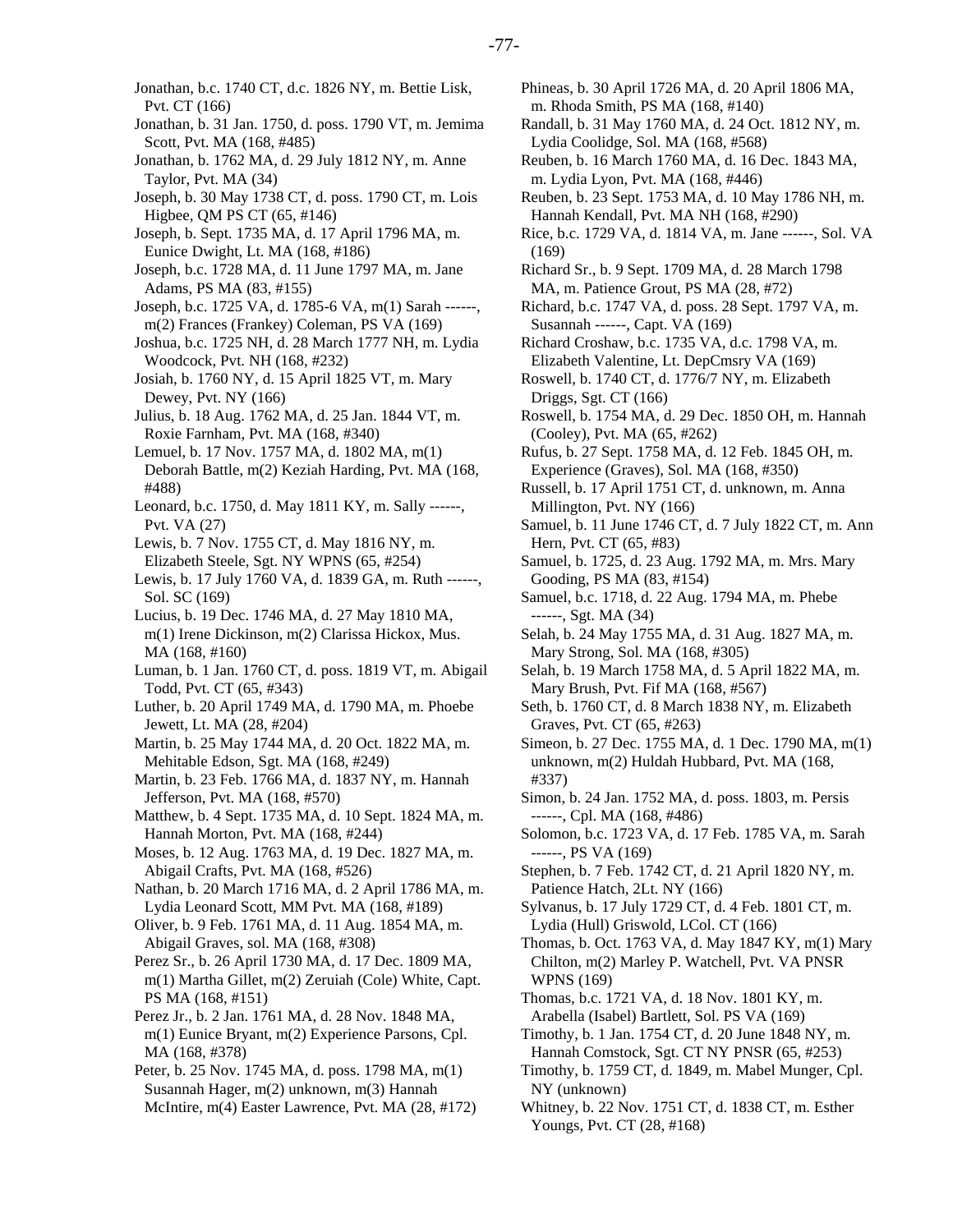- William, b. 1755 VA, d. 1835 GA, m(1) Mary Kirk, m(2) unknown, Sol. GA (unknown; could gen. 381, John Kirk Graves and Celia Ann Jones of SC & AL, be descended from them?)
- William, b. 24 March 1757 MA, d. 10 Dec. 1841 NH, m. Lucy Wheeler, Pvt. MA PNSR (28, #288)
- William, b. 1750 Eng., d. 1798 SC, m. Hannah Ward, Sol. SC (unknown)
- William, b. 9 July 1755 VA, d. 24 Feb. 1836 AL, m. Sarah Smith, PS VA (169)
- William A., b. 1750 VA, d. 1799 VA, m(1) ------ Barron, m(2) Euphan Armistead, Lt. QM VA (169)
- Zebediah, b. 15 June 1741 MA, d. 6 June 1823 MA, m(1) Rhoda ------, m(2) Lydia (Graves), m(3) Mrs. Esther Parker, Pvt. MA (168, #264)
- Zenas, b. 28 Jan. 1752 MA, d. poss. 1800 IN, m. Hannah ------, Fif Pvt. MA (168, #279)

The people that I couldn't place are listed below. Your help in identifying these people would be appreciated. (See the main listing for more detail.) John Jr., b.c. 1735-40 CT Timothy, b. 1759 CT William, b. 1755 VA, m(1) Mary Kirk

William, b. 1750 Eng., m. Hannah Ward

# **DESCENDANTS OF FRANCIS GRAVES, SON OF CAPT. THOMAS GRAVES OF VA, INCLUDING JAMES GRAVES WHO MARRIED MARY COPELAND**

Mr. Jack Wackerbarth, 10001 Oak Hollow Dr., Austin, TX 78758-5540, worked for many years with his wife, Eloise, on her ancestry. She died this past July 25, and he is anxious to have their work preserved and available to others.

Eloise Wackerbarth was descended from Susannah Graves and Nathan Arnett Clampitt of TN, LA & TX (genealogy 303). Susannah Graves was either a daughter or (more likely) a granddaughter of James Graves and Mary Copeland of VA & GA (genealogy 150).

Jack and Eloise concluded that:

• the line of descent from Capt. Thomas Graves of VA (with the exception of the link between James and Susannah) is: Thomas<sup>1</sup>, Francis<sup>2</sup>, Thomas<sup>3</sup>, Richard<sup>4</sup>, James<sup>5</sup>, Francis<sup>6</sup>, Susannah<sup>7</sup>.

Below is an edited version of the article he submitted, followed by the first generation of the Susannah Graves genealogy, the first 2 generations of the James Graves genealogy, and the pertinent portions of generations 3 and 4 from the Capt. Thomas Graves genealogy. As will be seen by studying the following material, this review raises additional questions that will require more research to resolve. Your comments on this material are encouraged and your help is requested.

Other descendants of Susannah Graves who have contributed information are: Mr. Terry L. Holt, 3605 Lakeside Dr., Birmingham, AL 35243, and Mrs. Mary Bettye Aston, 5101 Sanger Ave., Apt. 415, Waco, TX 76710.

Previous discussion on this line can be found on pages 89-94, 1994 GFNL, and pages 44-45, 1995 GFNL.

Jack and Eloise Wackerbarth also concluded that:

- the name of the wife of James Graves was Mary Coleman and not Mary Copeland, and
- $\bullet$  John<sup>4</sup> Graves, brother of Richard<sup>4</sup> Graves was not the one who married Susannah Dicken. They state that John, the brother of Richard, is the one who had sons (or grandsons) John George Graves and Benjamin Graves of Caroline Co., VA.

# ANCESTRY OF SUSANNAH GRAVES By Jack Wackerbarth

In working on the ancestors of Susannah Graves Clampitt Cummings, we were led to believe that she was a descendant of a James Graves, son of John<sup>4</sup> Graves who married Susannah Dickens [or Dicken]. After working to try to fit her in that pattern proved to be impractical, we decided to start with Susannah and work both her ancestors and descendants… Having found and proved that John George Graves and Benjamin Graves were the sons of a John Graves in Caroline County, we looked at the families of that John Graves and did not find him having a child named James Graves. We did find a will of a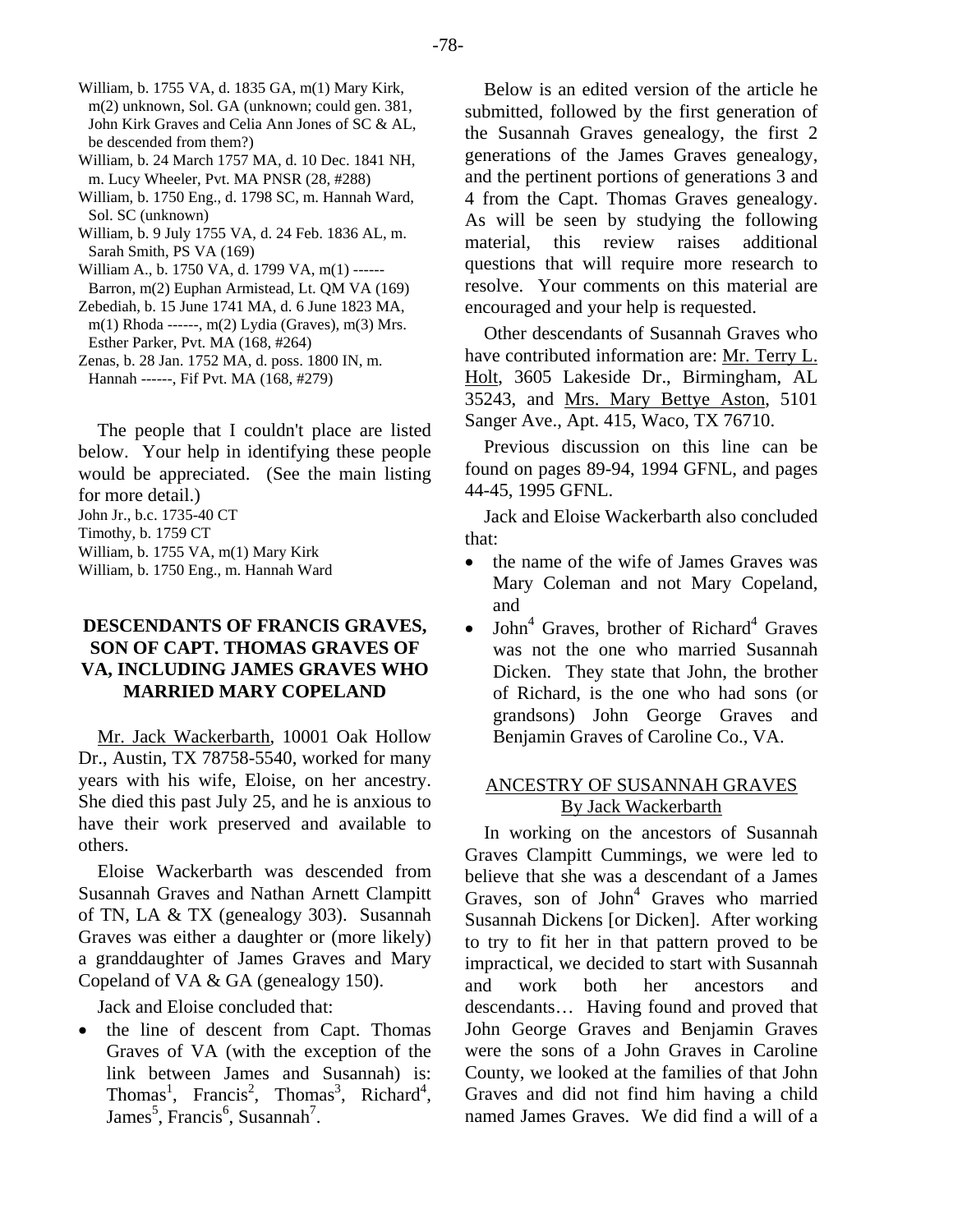Richard<sup>3</sup> Graves which mentions that his brother Thomas<sup>3</sup> Graves had two sons in Virginia, one named Francis and one named Richard. In checking this information, we found nothing published that included any of the descendants of Francis<sup>2</sup> in Caroline Co.

Further research showed that the John Graves who married Susannah Dickens had come from Gloucester Co. and was descended from Thomas<sup>2</sup> rather than Francis<sup>2</sup> Graves.

Mrs. P. W. Hiden indicated she suspected there was another John Graves, and our research confirmed that. The following is how we derived what we consider to be the best explanation of Susannah's true ancestral line.

In 1926, Eloise Clampitt (later Mrs. Jack Wackerbarth) went to the annual Independence, Texas homecoming picnic with her uncle who was interested in Susannah Graves Clampitt's origins. All she learned was the stories that had grown through the years, many of which were exaggerations and could not be proved. In the early 1970's someone called asking what information she had on Susannah before she came to Texas. She replied that she had only the folklore on the family history that she remembered from the Independence meeting in 1926.…

Having attended the annual picnic again and getting no new information, but getting our interest sparked, we went to the Fort Worth library and found in Book 1 of the Davidson Co., TN marriage book the marriage of Nathan A. Clampitt and Susannah Graves in 1803. We spent many evenings looking for more information on them. We found where they had bought the property on Stoner's Creek, a John George Graves and a Benjamin Graves living on Stoner's Creek, and that Benjamin had returned to Virginia to get married. We thought that Susannah might have a connection with these Graves. We searched the old records in Virginia and found a John George Graves and a John Graves in early Caroline Co. records.

We went to Virginia to do research, and found that records for Caroline Co. burned in

1800 and 1850. Then, with the information in the book *Caroline County Court Records and Marriages, 1787-1810*, by William L. Hopkins, we found that John George and Benjamin were sons of John Graves of Caroline Co. but there was no mention of a Susannah. We found various conflicting reports of Susannah's ancestry.

Starting with Susannah Graves, we were able to establish that she was the daughter of James<sup>5</sup> Graves of Lincoln Co., GA using the following observations:

- 1. Susannah Graves married Nathan A. Clampitt in Davison Co., TN in 1803.
- 2. She named her second son James Graves Clampitt. As it was customary to name the first son for the paternal grandfather and the second son for the maternal grandfather, this was an indication that Susannah's father's name was James Graves.
- 3. When James Graves of Lincoln Co., GA died in 1797, he had a daughter Susannah who was unmarried at that time. We were able to identify husbands for all other Susannah Graves of that period that we had found, eliminating them as a possibility.
- 4. She later named a son Francis Graves Clampitt for Francis Graves, a son of James Graves of Lincoln Co., GA, and named a daughter Rebecca for Francis Graves' wife, indicating she could be the sister of Francis.
- 5. Another evidence was that after 1818 while waiting for Stephen F. Austin to return from Mexico, she was living in the same Louisiana parish where Francis Graves and his brothers had property.

The birth of James<sup>5</sup> Graves could not be directly documented due to the fires in the Caroline Co. court house. When Caroline Co. was established, one-third was from Essex Co.; the line dividing it and Essex Co. ran through the property of Francis<sup>2</sup> Graves. As a result, part of the family was living in Caroline Co. and part in Essex Co. in 1727. The only records on Caroline Co. that exist today are in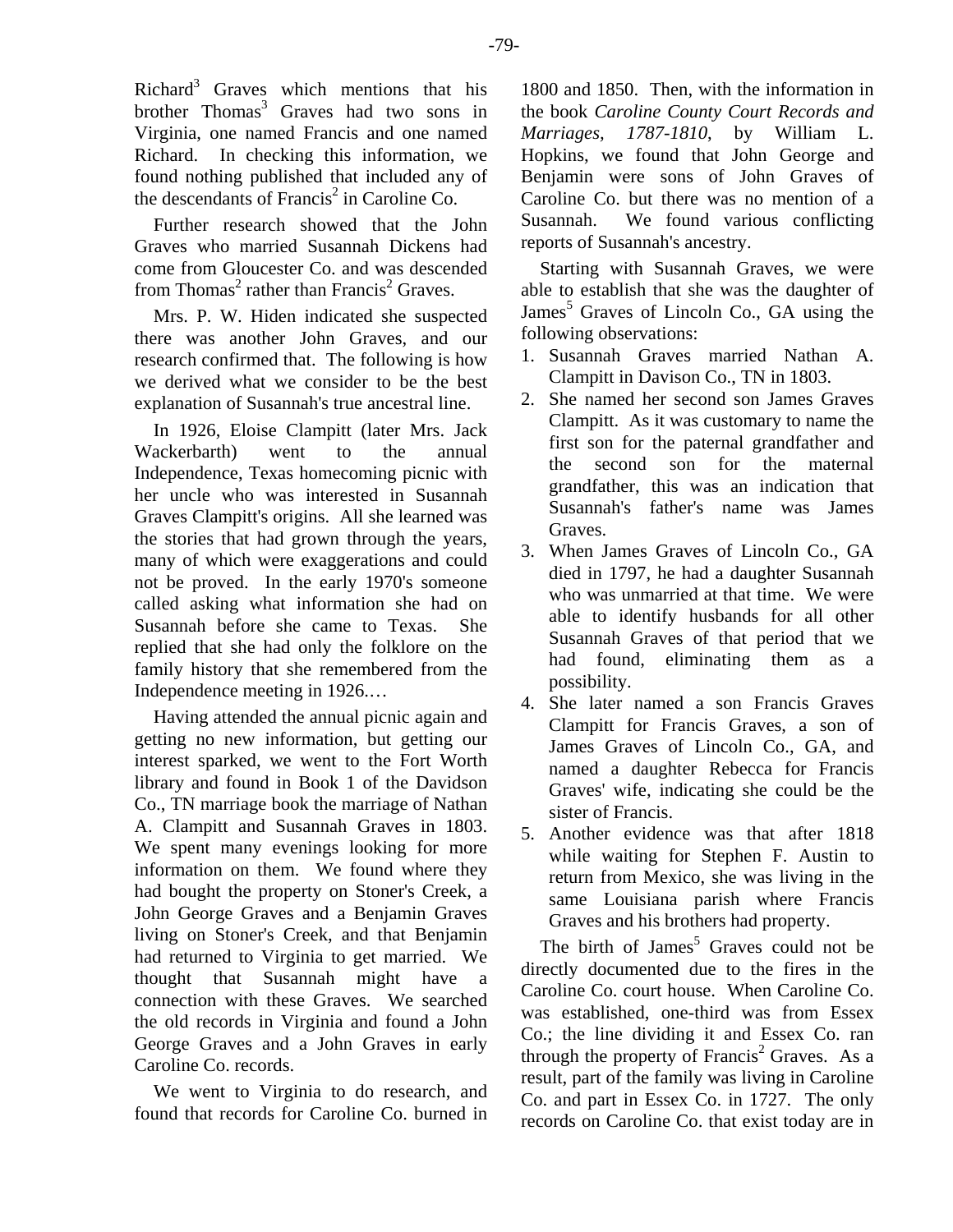the court order books and other court house papers which were refiled after the 1800 and 1850 fires. However, we were able to establish the following:

Richard<sup>3</sup> Graves mentions in his will that Thomas<sup>3</sup> Graves had sons Richard<sup>4</sup> and Francis<sup>4</sup> in Virginia. We concluded Richard<sup>4</sup> was most likely James<sup>5</sup> Graves' father because James' first son was named Richard<sup>6</sup> and Richard was administrator of the estate. All of James' sons' names were the same as those used by the previous generation except for Robert C. His son Robert C. was named after his maternal grandfather Robert Coleman and not Robert Copeland. Several intermarriages and tax lists of Caroline Co. show that the Colemans and Graveses were close neighbors and no references to a Robert Copeland have been found in the area.

Mrs. P. W. Hiden's article "The Graves Family of Essex County" (in *William and Mary Quarterly*, series 2, vol. 16) infers the possibility of two men named John Graves born about the same time. The Hopkins book later provided the connection to the other John<sup>5</sup> Graves.

# DESCENDANTS OF SUSANNAH GRAVES AND NATHAN ARNETT CLAMPITT OF TN, LA & TX

#### GENERATION 1

Susannah Graves (1) was born in 1785 (Bible and Stephen F. Austin records) or 1 (or 27) Jan. 1788 in TN, and died 3 Aug. 1868 (Bible record) in TX. She married Nathan Arnett Clampitt (or Clampett) in 1803 in TN. A consent note accompanying the marriage license is signed by Susannah Clampett. Nathan was born in 1780 in CA, and died 24 Feb. 1823. They moved to Louisiana by 1822, since there is a record of Nathan being on a road committee in Feliciana Parish, LA, in 1822. The family moved to Independence, Washington Co., TX, and Susannah was a colonist, Spanish land grantee, wife and mother there.

It seems likely that there were more children than those listed below, because of the large time between some of the children.

It is probable that Susannah was either a daughter or granddaughter of James Graves and Mary Copeland of VA & GA. Francis Graves, son of James, owned land in Feliciana Parish and adjacent Amite Co., MS, on the same creek. He lived in MS. The wife of Francis Graves was Rebecca Spinks. Based on 2 children of Susannah being named Francis and Rebecca, where they lived, and the ages of the people involved, the most likely father of Susannah would seem to be Francis Graves. Francis was supposedly born 1763 or before.

A second (less likely) possibility is that Susannah was a daughter of James Graves by a second marriage. Mary Copeland probably would have been too old to have had Susannah, and it was believed by R-2 that Francis was born 1771-72, so was too old to have been Susannah's father.

# Children - Clampitt

- 2. Ezekiel Clampitt, b. 14 June 1805, d. 27 March 1838 (Washington Co., TX).
- +3. Mary Ann Clampitt, b. 2 Nov. 1807, m. Benjamin Eddins, 1 July 1824, d. 7 Nov. 1899.
	- 4. Elizabeth Clampitt, b. 5 April 1814, m. ------ Elliot, d. 1850.
- +5. Nathan Arnett Clampitt, b. 13 April 1817, m. Mary Ann Dallas, 28 April 1842, d. 27 Sept. 1872.
	- 6. Francis Graves Clampitt, b. 26 Jan. 1822, d. 1848.
	- 7. Rebecca Clampitt, b. 1820-22.

# DESCENDANTS OF JAMES GRAVES AND MARY COPELAND OF VA AND GA

## GENERATION 1

James Graves (1) was born in 1730 in Culpeper Co., Va., and died in 1796 (between 23 May and 10 Nov.) in Lincoln Co.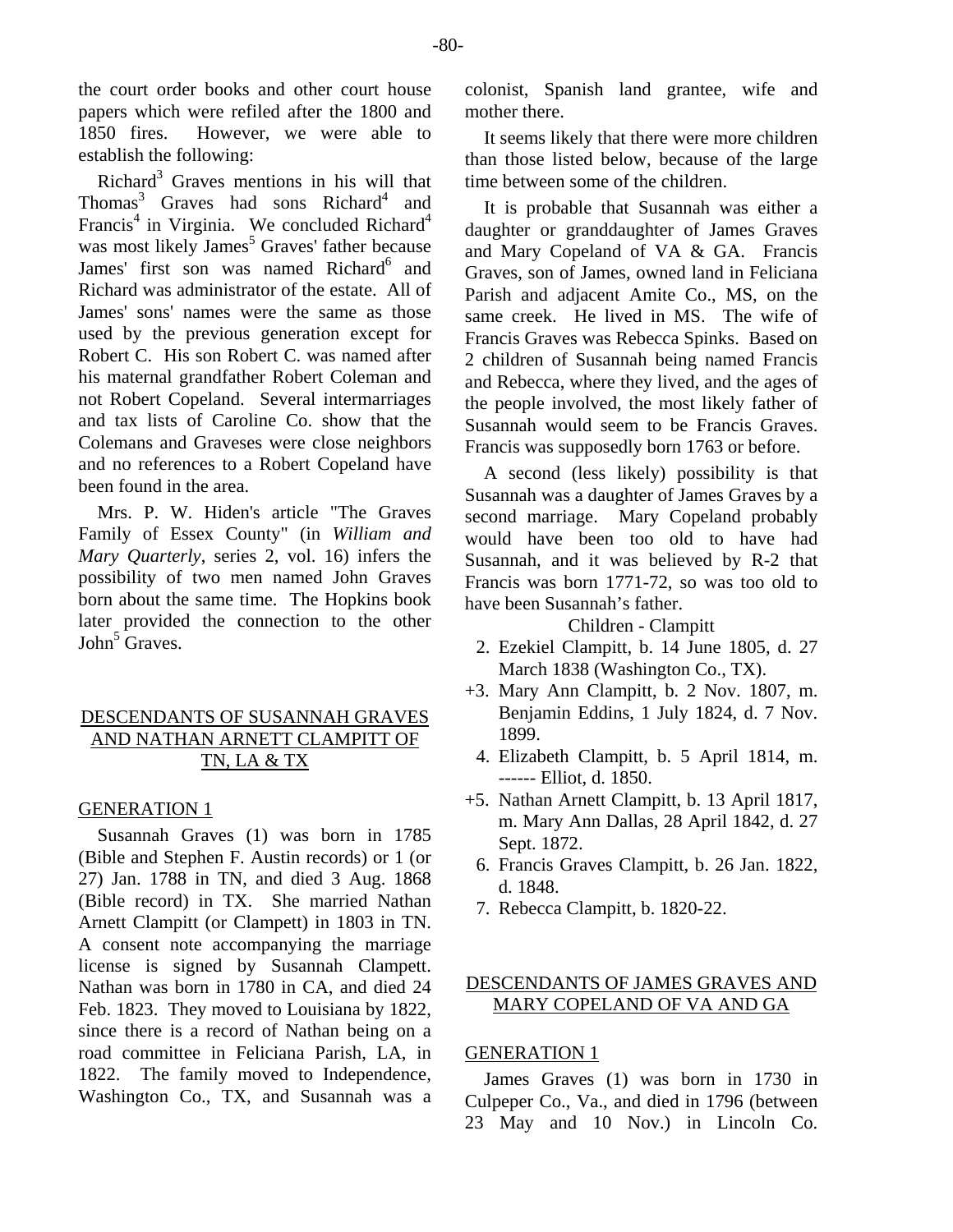(previously Wilkes Co.), Ga. He married Mary Copeland in 1750 in Va. She was born about 1732 in Va., and died in 1801 in Lincoln Co., Ga. He served as a private from Ga. in the Revolutionary War, and fought under Gen. Elijah Clarke at the battle of Kettle Creek in Ga. In April 1784, James Graves received 287-1/2 acres of land in Franklin Co., Ga., adjacent to a grant to Count de Estaing, a Revolutionary soldier from France. (James supposedly received land in Wilkes Co., Ga. for his Revolutionary War service, and that is probably the same as this Franklin Co. land.)

The will and estate return of James Graves mentioned his sons Richard, William, John, Francis, Thomas, Robert; daughters Mary Whitaker, Sally, and Susannah; and wife Mary.

It is believed that James Graves was descended from Capt. Thomas Graves of Va. He may have been a son of Robert Graves, born about 1682, descended: (1) Thomas, (2) Thomas, (3) Thomas, (4) Robert, (5) James. There is no known documentation for this, however, and James, son of Robert, was supposedly baptized in 1724. Thomas Graves of Culpeper Co., Va. has also been mentioned as a possible father of James. However, if this refers to the Thomas who was born by 1724 and married Elizabeth, his son James was not born until 1765.

James Graves may have had a son James as his first son, according to Dr. William L. Graves and Dr. Sherburne Anderson. This James was born about 1754 in Va., died about 3 Dec. 1818 in Wilkes Co., Ga., married Catherine West, who died about 31 Jan. 1843 in Wilkes Co., Ga. According to John Card Graves, there was a Col. John Graves, born 4 Sept. 1745 in Abingdon Parish, Gloucester Co., Va., died 24 June 1834, who married a Catherine West in 1795. She was born in 1763 and died in 1841. John Graves lived in Wilkes Co., Ga. after the Rev. War.

# Children - Graves

+2. Richard Graves, b.c. 1755, m(1) Mary Lawrence, m(2) Mrs. Olivia (Ellis) Savage, 1 Jan. 1816, d. 1829.

- 3. Robert Graves, b.c. 1760, d.c. 1819 (Amite Co., MS). He inherited his father's plantation in Wilkes Co., GA, but moved to Mississippi Territory in 1805.
- 4. Thomas Graves, b.c. 1762, m. Anne ("Nancy") Godley, 1814 (Wilkinson Co., MS), d.c. 1796 or 1827 (?) (Covington Co., MS). This may be the Thomas of genealogy 147, who died by 1805 in Lincoln Co., GA. However, Thomas, the son of James, was said to have died in 1827 in Wilkinson Co., MS.
- +5. Francis Graves, b. by 1763, m. Rebecca Spinks, d. 1839 (Amite Co., MS). She d. 1847.
- 6. Mary Graves, b.c. 1760 (or 1764), m(1) Samuel Whittaker, m(2) John Thompson, 1809 (Amite Co., MS), d.c. 1815 (Wilkinson Co., MS). Samuel was b.c. 1753, Chester Co., PA, d. after 1778, Rowan Co., NC.
- 7. Sarah ("Sally") Graves, b.c. 1765, m. ------ Reid (or Reed), GA.
- 8. Susannah Graves, b.c. 1768.
- +9. William Graves, b.c. 1769, m. Nancy ------.
- +10. John W. Graves, b. 15 Oct. 1770, m. Sarah Warren, 2 Sept. 1791, d. 21 Jan. 1858.

# GENERATION 2

Richard Graves (2) was born about 1755 (or 1753) in Va., and died in 1829 in Copiah Co., Miss. He first married Mary Lawrence. According to family legend, her father was the "first Baptist minister in Virginia." Richard was in Natchez, Miss. as early as 1799, and settled permanently in the Mississippi Territory (the part that is now Wilkinson Co., Miss.) in 1802. He moved with his brothers John and William to Marion Co., Miss. in 1812.

He secondly married Mrs. Olivia (or Olive) (Ellis) Savage, daughter of John Ellis, on 1 Jan. 1816 in Marion Co., Miss. Steven Ellis (who was the bondsman for the marriage of Richard's son James Graves to Sarah Holliday in Marion Co., Miss. in 1814) was the brother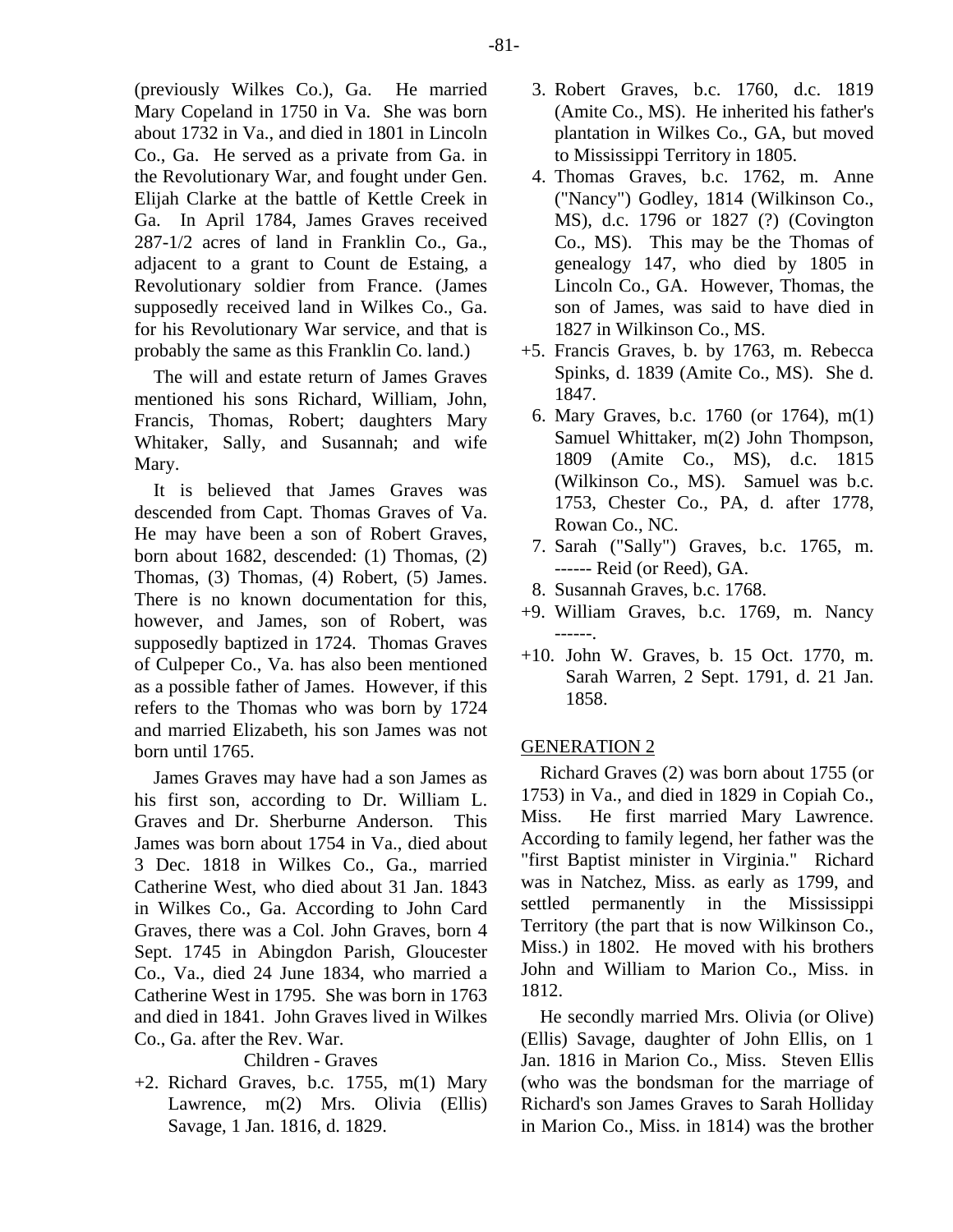of Olivia Ellis Savage. Olivia had first married Arthur Savage on 23 Oct. 1813.

It is suspected that Richard Graves was the Revolutionary soldier who was granted 287 acres in Franklin Co., Ga. for his services.

Children - Graves, by Mary Lawrence

- 11. Lawrence Graves
- 12. James Graves, m. Sarah Holliday, 27 Oct. 1814 (Marion Co., Miss.).
- +13. Mary Eliza Amanda Graves, b. 1788, m. Gabriel Caston, 20 Aug. 1806, d. 25 April 1870.
	- 14. Martha ("Patsy") Graves, m. William Chance, 1806 (Wilkinson Co., Miss.). Permission for marriage given by her father, Richard Graves, 21 Sept. 1806, Wilkinson Co., Miss., Mar. Bk. A, p. 178.
- +15. Daniel Graves, b. 6 Dec. 1800, m(1) Sarah Dillon, 18 Nov. 1819, m(2) ------ Starnes (?), d. 1843 or after. Children - Graves, by Olivia E. Savage
	- 16. John Graves

Francis Graves (5) was born 1763 or before, and died before 27 May 1839 in Amite Co., Miss. In the 1830 census for Wilkinson Co., Miss., Francis was listed as between 40 and 60 years old (which would indicate a birth date of 1770-1790). The Personal Tax Rolls for Amite Co., Miss., 1813, show that Francis Graves paid no poll tax, apparently exempt because of having reached age 50, therefore born by 1763.

On 27 May 1839, James J. Graves, son of Francis Graves, requested administration of his father's estate, then deceased. James stated that Rebecca Graves, widow of Francis Graves, and Martha Graves, daughter, and he himself should share in the division of the estate of Francis; that other children, Richard W. Graves, Alfred B. Graves and Zachariah Graves, had already received equitable advancement from their father. James asked that a guardian for the children of Zachariah Graves, decd., be appointed (Amite Co., Miss., Granted Bk. 3, p. 4.). The eldest son of

Francis Graves, Benjamin Graves, had already provided for himself.

Francis married Rebecca Spinks, daughter of John Spinks. She had an uncle Enoch Spinks (1762-1842), son of Enoch Spinks and Amey Pearce, and brother of John Spinks. The fact that Enoch was a Methodist preacher in Randolph Co., N.C., may have given emphasis to the Methodism of Francis Graves.

On 27 Dec. 1820, Francis Graves, Justice of the Peace of Amite Co., Miss., performed the marriage ceremony for his brother-in-law, Baker Spinks, and Joanna Johns. The marriage bond was signed by William Spinks and Baker Spinks.

Francis owned large holdings of land which he acquired by land grant and purchase. He was active in civic affairs and in supporting legislation advantageous to pioneer settlers. He was active in the affairs of the Methodist church, a friend of Rev. William Winans. Francis advanced the welfare of family members. He served in the Mississippi legislature from 1820 to 1830, almost continuously.

Rebecca was born in 1771, and wrote her will 28 April 1847. It was recorded in May 1847 in Amite Co., Miss., witnessed by Jarrot Caston and Benjamin Graves. Rebecca was not listed in the 1850 census; therefore, she died between these dates. She left bequests to her son Alfred B. Graves and grandson John Graves, son of J. J. Graves.

File no. 70, Amite Co., contains the petition of John F. Graves, minor heir of James J. Graves, deceased, naming his uncle Benjamin Graves as guardian. There is also the petition of Benjamin Graves that he be appointed the guardian of John F. Graves; also his final statement of account. Benjamin was appointed 12 Dec. 1854 and made final settlement 13 Jan. 1857, Amite Co., Miss. This John F. Graves, son of J. J. Graves, is the grandson named in Rebecca's will. The item proves that Benjamin Graves was the son of Francis and Rebecca Graves, corroborated by the associations found in the many other legal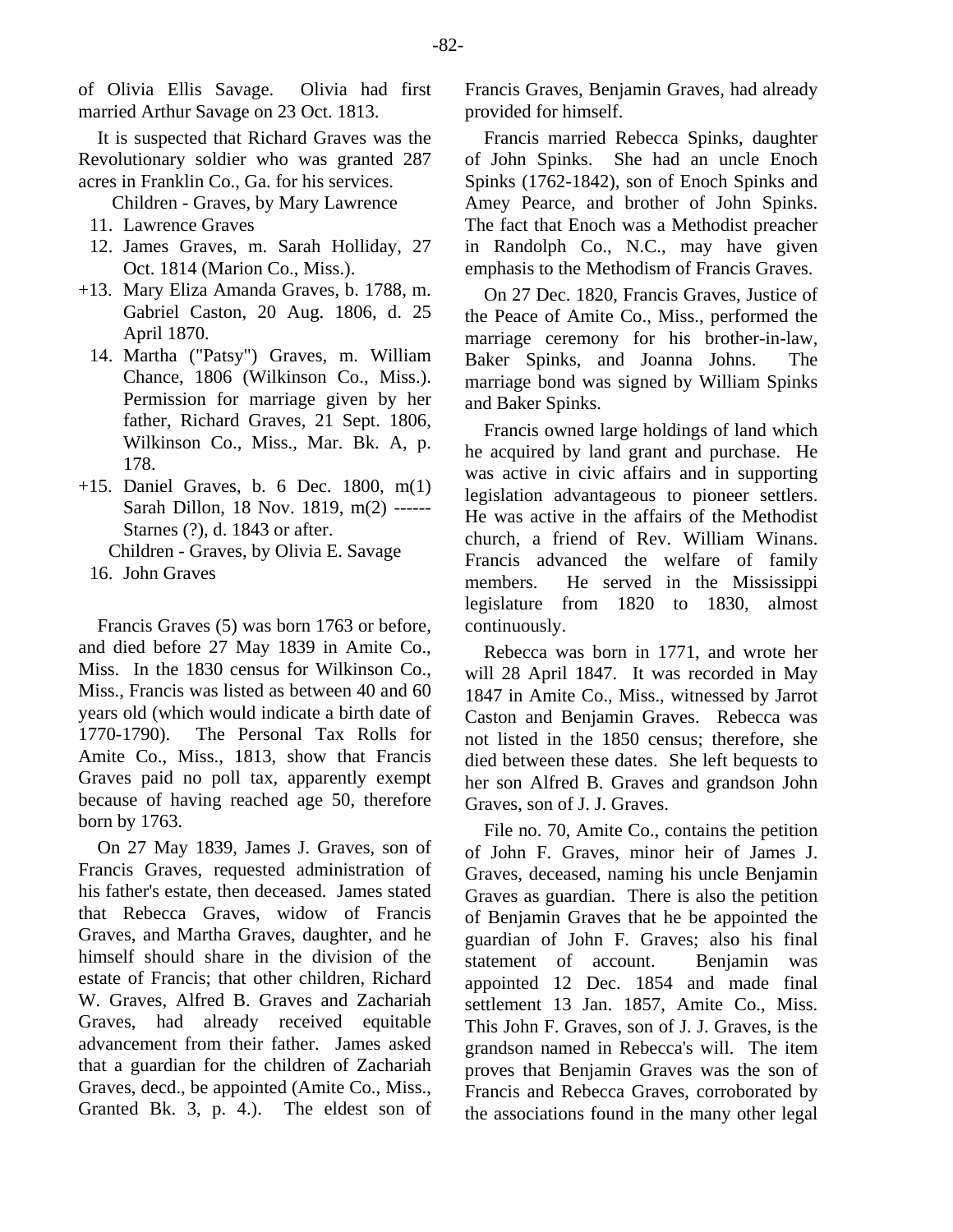documents concerning the activities of these people and by the fact that the legacy to John F. Graves by his grandmother Rebecca Graves is the same as that enumerated in his petition that his uncle Benjamin Graves be his guardian, effected 12 Dec. 1854.

Francis Graves was the executor of his brother Robert's will in 1819. He stayed in Amite Co. and became a wealthy planter.

# Children - Graves

- +17. Benjamin Graves, b. 1790, m. Elizabeth O. Nesmith, 3 April 1810, d. 6 July 1870.
- +18. James J. Graves, m. Mary Araminta Anderson, 3 Oct. 1838, d. 1846-47.
	- 19. Martha W. (?) Graves, m. Joseph W. Shannon, 20 Sept. 1843.
	- 20. Richard W. Graves, m. Eliza Briggs, 7 April 1829 (Amite Co., Miss.).
	- 21. Alfred B. Graves, b. 1810, m. Henrietta ------. She was b. 1811, La., d. before 1870.
- +22. Zachariah Graves, m. Sarah E. Morris, 4 July 1826, d. by 1839.

William Graves (9) was born about 1769. He married Nancy ------. He was listed in the 1840 and 1850 censuses for Covington Co., Miss., and his children's names are taken from the 1850 census. They were all born in Ga.

# Children - Graves

- 23. Catherine Graves, b.c. 1792.
- +24. Humphrey Graves, b.c. 1795, m. Sarah Cook, 15 Aug. 1815.
- 25. Lott Graves, b.c. 1797.
- +26. John Graves, b. 13 March 1800, m. Marian F. ------, 23 Feb. 1819.
- +27. Middleton Graves, b.c. 1802, m. Matilda Herrington.

John W. (?) Graves (10) was born 15 Oct. (or 13 Sept.) 1770, and died 21 Jan. 1858 in Simpson Co., Miss. He married Sarah Warren on 2 Sept. 1791. She was born 4 Oct. 1773, and died 29 Aug. 1858 (or 29 Sept. 1857) in Simpson Co., Miss. (All these dates are from the John Graves Bible, except the ones in parentheses, which are from the Robert Magee Bible.)

He moved to Amite Co., Miss. in 1802 from Wilkes Co. (now Lincoln Co.), Ga. (There is another story that they didn't move to MS until 1849, but that seems to be wrong.) John Graves' purchase of land in Amite Co. is recorded in land records reprinted in *Amite Co., Mississippi, 1699-1865*, by Albert E. Casey, Birmingham, Ala., 1948. In subsequent records reprinted in the same book, John swears he is the brother of both Francis and Richard Graves who arrived in Amite Co. in 1803. Various records indicate that John later settled in Marion Co., Miss., where he helped lay out the county seat of Columbia. John moved to Covington Co., Miss. in 1819 or early 1820, and he and his wife Sarah died in Simpson Co., Miss. in 1858. They are thought to be buried at the Robert Magee cemetery, old Jaynesville, or at the old cemetery 3 or 4 miles north of Jaynesville on the east bank of Silver Creek on the Brooks Berry place, probably the latter. They are thought to be the ancestors of all the Graves later living in the Lone Star community east of Prentiss, then in Covington Co., now in Jefferson Davis Co.

According to the Robert Magee Bible (per R-11), the children of John and Sarah Graves were Margaret (1795-1800), John Jr. (b. 1800), Humphrey, Jane, Angie, Middleton, and maybe another daughter.

There is apparently some confusion between John (1770-1858) and John (1757-1821). The John Graves, born 1757, is said to have been Justice of the Peace in both Wilkinson Co. and Marion Co., Miss. (1807-1811).

## Children - Graves

- 28. Benjamin Graves, b. 7 March 1792.
- 29. John Graves, Jr., b. 21 Aug. 1793. This may be the John Graves of GA, MS and TX, who m. Eliza ------.
- +30. Eleanor Graves, b. 9 April 1795, m. Jacob Tomlinson, 6 April 1809, d. 20 July 1822 (or 5 Aug. 1824).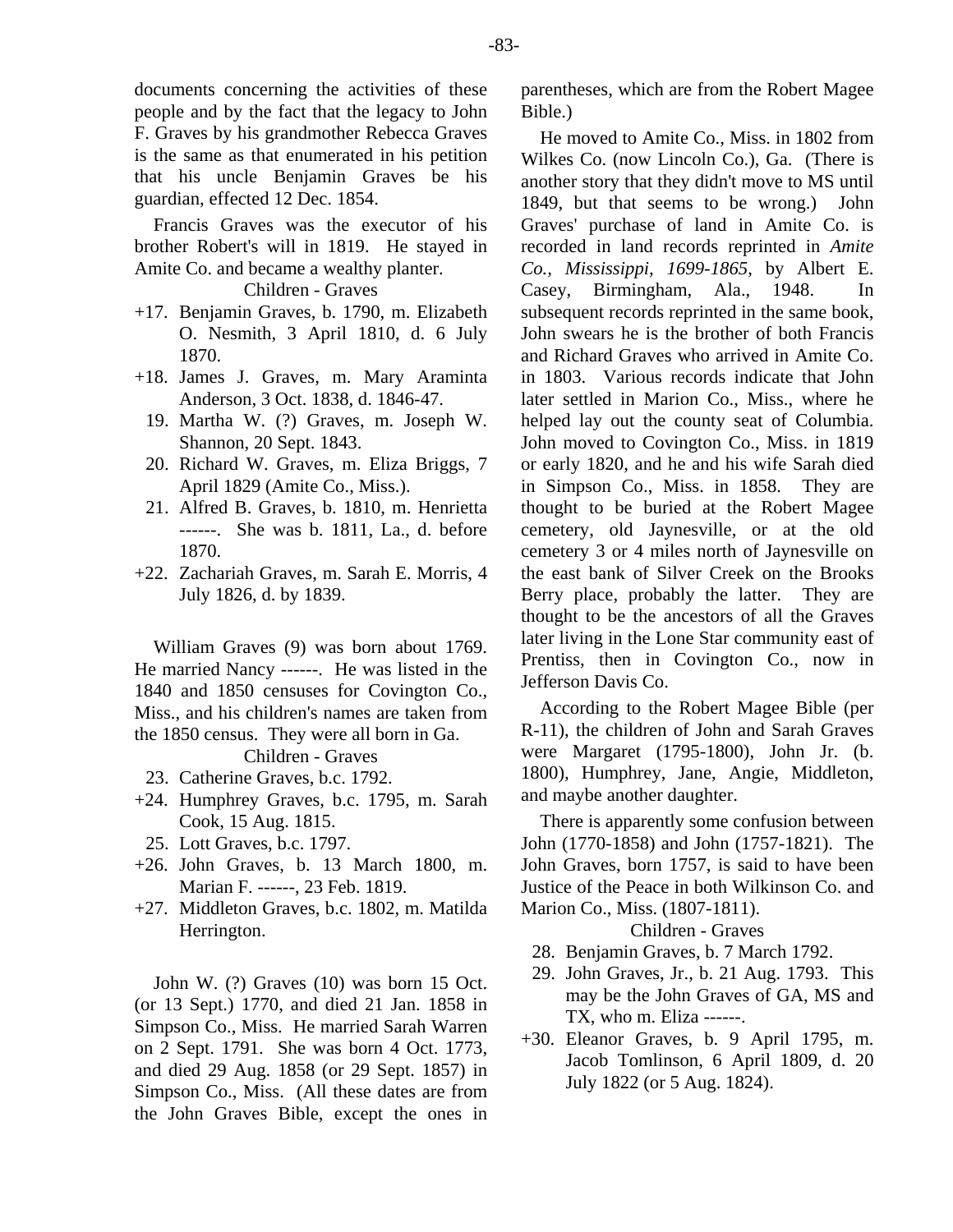- +31. Margaret Graves, b. 19 June 1797, m. Robert Magee, 11 Nov. 1813, d. 12 Dec. 1880.
- +32. Thomas Graves, b. 10 March 1799, m. Matilda Charity Lowe, d. 17 Aug. 1837.
- +33. Samuel Graves, b. 13 July 1802, m. Eliza Lawson Brown, 1820, d. 1873.
	- 34. Rebecca Graves, b. 8 Nov. 1805, m. Ben Valentine, 1822, d. 12 Oct. 1838.
	- 35. Eli Graves, b. 6 July 1809, d. 5 Aug. 1824.
- +36. Eliza Ann Graves, b. 6 July 1809, m. Michael Durr, Aug. 1844, d. 4 July 1892.

#### CAPT. THOMAS GRAVES OF VA

## GENERATION 3

Thomas Graves (35) was born about 1684- 5, and died about 1742-3. He married Elizabeth Moody, daughter of John Moody and Mary ------, about 1708-10. She was born about 1690 and died about 1739.

From the will of Thomas' brother Richard, we know that Thomas had sons Richard and Francis. There seem to be no documents in Essex Co. that prove other children, but from the fact that John Graves qualifies as administrator we consider him the oldest son. He was not a son of either Francis or Richard, as their wills show, and his birth is too early for him to have been a grandson. By elimination, therefore, he was a son of Thomas.

Children - Graves

- +113. John Graves, b. 10 Dec. 1712, m. Susannah Dicken, 22 Nov. 1732, d. 30 March-2 June 1747.
- +114. Richard Graves, b. by 1717, m. Elizabeth Hill, d. by 1771.
- +115. Francis Graves, b. 1724, m. Susannah (?) ------, d. 23 March 1792.

#### GENERATION 4

John Graves (113) was born 10 Dec. 1712 (family Bible record) in Essex Co. (later Spotsylvania Co.), Va., and died between 30 March 1747 (date of his will) and 2 June 1747 (date of probate in Spotsylvania Co., Va.). He may have been named for his grandfather, John Moody, and his middle name may have been Moody. He lived all his life in Essex Co.

He married Susannah Dicken on 22 Nov. 1732. She was probably a daughter of Isaac Dicken. She was born 14 June 1714, and died in 1784 in Culpeper Co., Va. After John died, she married Henry Chiles. Henry had first been married to Mercy Webb.

Mrs. Davis says it is possible he was born 1706, as per Hamlin, and the Bible birth dates are incorrect (possibly caused by a descendant making the entries). That possibility could place John as #125, son of John Graves who was christened 1677. (This would make John's descent Thomas<sup>1</sup>, Thomas<sup>2</sup>, Thomas<sup>3</sup>, John<sup>4</sup>, John<sup>5</sup> m. Susannah Dicken.) If correct, this would confirm Jack Wackerbarth's assertion and this John Graves would perhaps be the one who was father of John George Graves and Benjamin Graves.

# Children - Graves

- +240. Thomas Graves, b. 14 Nov. 1733, m. Sarah Delaney, c. 1752, d. 1810.
	- 241. Rebecca Graves, b. 4 Sept. 1735.
- +242. John Graves, b. 19 Dec. 1737, m. Ann Rice, 30 Nov. 1760, d. 8 Dec. 1825.
- +243. Isaac Graves, b. 2 Sept. 1741, m(1) Mildred McWilliams, before 1773, m(2) Elizabeth Cowherd, 1772, m(3) Jemima Holliday, c. 1791, d. 1818.
- +244. Jemima Graves, b. 21 March 1743/4, m. James Chiles, by 1764.
- +245. Edward Graves, b. 19 Aug. 1746, m. Sarah Rice, c. 1769, d. Feb. 1832.

Richard Graves (114) was born by 1717 and died by 1771. He married Elizabeth Hill, sister or half sister of Richard Hill. Richard Hill died testate in 1764, Essex Co., Va. In his will he named Sarah, daughter of Richard and Elizabeth Graves.

Children - Graves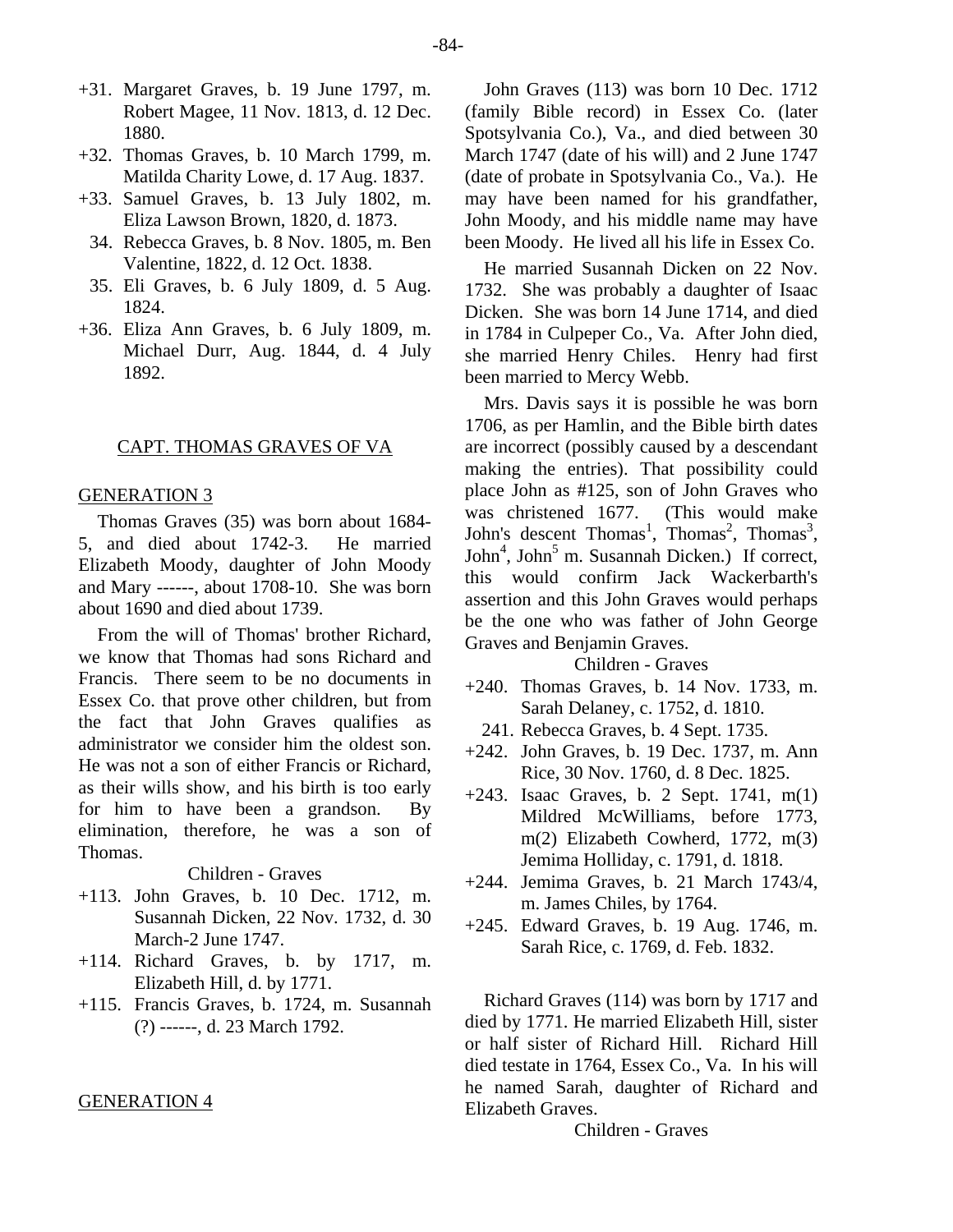246. Sarah Graves

+247. Richard Graves, Jr., b.c. 1735-40, m. Susannah ------, d. 1797.

Francis Graves (115) was born in 1724 and died 23 March 1792. He married Susannah (?) ------. (She may have been Susannah Longest, possible daughter of Timothy Longest, mentioned later in this section.)

His land seems to have been in the same neighborhood as that of his uncle, Francis Graves, and he associated with the same families. In 1757 (Deed Book 27, p. 321) he and William Reynolds, William Watkins and Leonard Hill witnessed a deed from Thomas Coleman to Richard Hill. The next year he bought of Samuel and Ann Cross 62 acres devised to said Samuel by the will of his father, Joseph Cross, who bought this land Feb. 19, 1744/5 from John Cheek of Drysdale Parish; witnesses: John Garnett, Jr., Joseph Cross, William Southworth (Deed Book 28, p. 79). In 1762, he bought from John and Mary Garnett 48 acres purchased by said Garnett in 1746 of Thomas Hobson (Deed Book 29, p. 83). In 1763 (Deed Book 29, p. 220) he bought 47-1/2 acres in South Farnham Parish, adjoining John Hill, Graves and Watkins, from Richard Holt, Sr., and Mary his wife of King and Queen Co. The Garnetts and Graveses had long been neighbors, and in 1751 (Deed Book 25, p. 131) Reuben and Sarah Noell for love and affection had deeded "to our brother John Garnett, Jr." land adjoining lands of "Ann Graves widow of Francis Graves," John Satterwhite, Philip Sanders and Ann Dickie, widow. In 1761 (Deed Book 29, p. 10) Thomas Davis, tailor, of the Parish of Nottoway, Co. of Amelia, sold to Francis Graves (husband of Susannah) of South Farnham Parish 100 acres in St. Ann's Parish which John Davis, father of said Thomas, purchased of George Coleman, adjoining John Garnett; wit.: Leonard Hill, James Evans, Richard Hill, Jr., and Martha Beazley.

The obituary of Francis Graves (*Richmond, Va. Gazette and General Advertiser*, April 4, 1792) is as follows: "Died on Friday" March

"23rd at his seat in Essex after a long and painful illness which he bore with a deal of fortitude. Mr. Francis Graves in the 68th year of his age much lamented by all those who had the pleasure of his acquaintance."

His will (Essex Will Book 14, p. 285) mentions son Francis, to whom is left "the land I purchased of Thomas Davis"; daughter Luca Spearman; son Rice, who receives "land I purchased of Richard Holt and also that purchased from Samuel Cross to John Hill's line"; and daughter Betty Graves. The wording of these bequests shows that the sons were not at this time residents of Essex. The only mention in Essex that has been found of Rice is when with wife Elizabeth and Susannah Graves he witnessed on 21 Dec. 1779 the will of Timothy Longest. The will was proved 19 Dec. 1781 by Rice and Elizabeth Graves. Susannah, most likely, was Rice's mother, and had died in the interim. Francis's will mentions no wife, so he evidently was a widower.

## Children - Graves

- +248. Francis Graves, b.c. 1746, m. Martha Johnson, 19 Aug. 1783, d. by 1806.
- 249. Luca Graves, m. James Spearman.
- +250. Rice Graves, b.c. 1750, m. Clara Satterwhite, c. 1772-77, d.c. 1822.
	- 251. Elizabeth ("Betty") Graves

#### **QUESTIONS AND INFORMATION**

# *JOHN GRAVES (JOHANN SEBASTIAN GRAFF)*

Mrs. Janet M. Bell, 3126 Flintlock Rd., Fairfax, VA 22030 (Janetmbell@aol.com), is interested in the family of her husband, Bobby Glenn Bell, Sr. He is descended from JOHANN SEBASTIAN GRAFF (JOHN GRAVES) as follows: (1) John Graves, (2) Boston Graves, b. 1 Oct. 1747, Berks Co., PA, d. 1 April 1840, Graveston, Knox Co., TN, m. Sarah Efland, 17 June 1769, Orange Co., NC, (3) Catherine Graves, b. 1770, Orange Co., NC, d. 1840, Claiborne Co., TN, m. William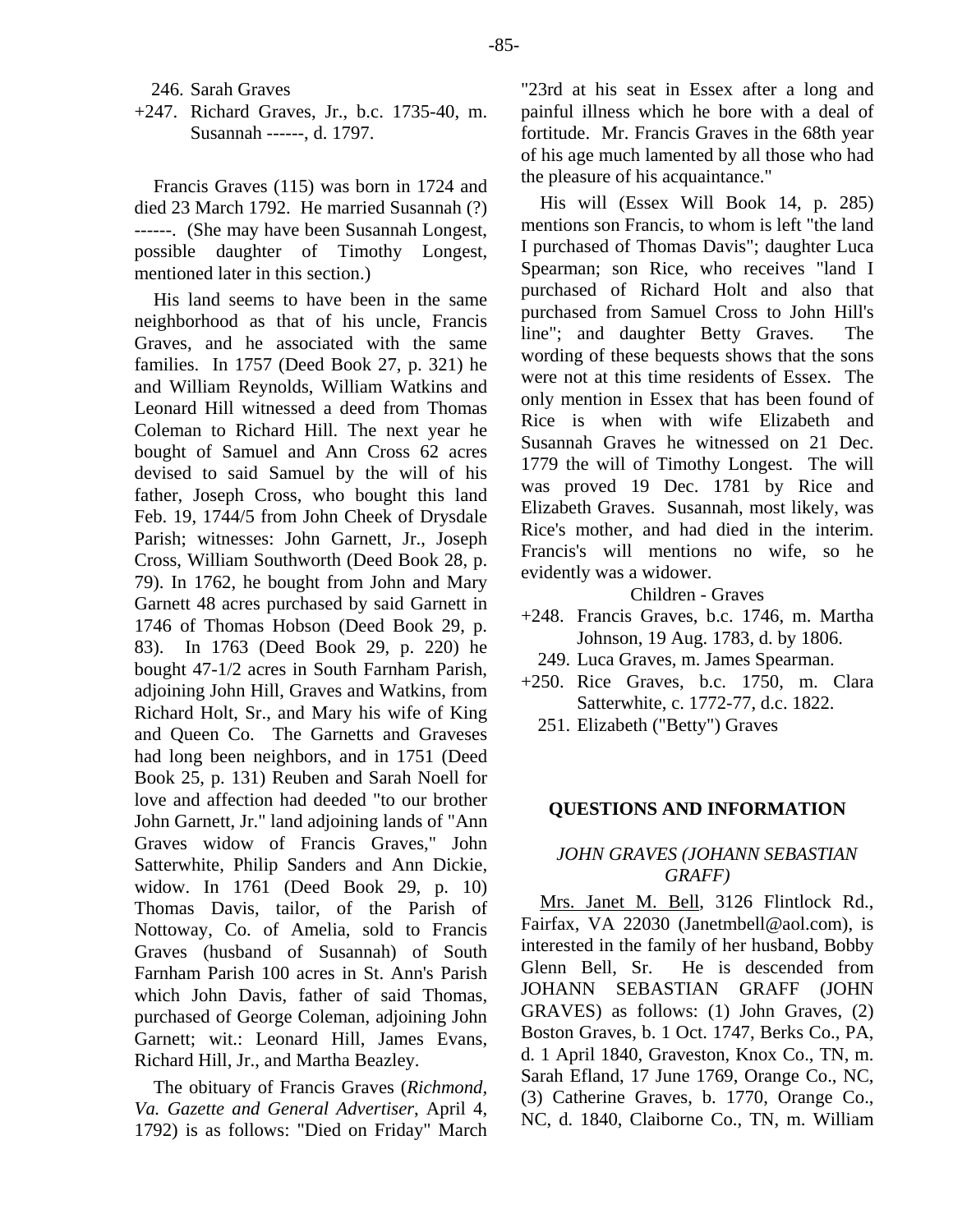Sharp, 1 May 1789, Montgomery Co., VA, (4) Henry Thomas Sharp, b. 17 June 1808, Claiborne Co., TN, d. 24 Dec. 1885, Casey Co., KY, served in the Union Forces in the Civil War, m. Celia Freeman, 6 July 1838, Claiborne Co., TN, (5) John Gilbert Sharp, b. 7 Feb. 1845, Pulaski Co., KY, d. 26 March 1925, Pulaski Co., KY, m(2) Martha Weddle, 4 April 1869, (6) Sophia Harrison Sharp, b. 6 July 1890, Pulaski Co., KY, d. 26 March 1973, Lafayette, Tippecanoe Co., IN, m(1) Jefferson Gregory, 30 Dec. 1907, Pulaski Co., KY, (7) Martha Margaret Gregory b. 12 April 1918, Wayne Co., KY, m(1) William Edgar Bell, 9 April 1933, Rocky Branch, Wayne Co., KY, (8) Bobby Glenn Bell, m. Janet M. Williams.

Information for Boston Graves of generation 2, from the J. S. Graff genealogy is below.

Boston Graves (3), sometimes known as Sebastian Graff, was born 1 Oct. 1747 in Berks Co., Pa., and died 1 April 1840 in Knox Co., Tenn. He married Sarah Efland (or Ephland or Ephlin), daughter of Peter Efland, in 1769 in Orange Co., N.C. She was born in 1751 and died 28 Dec. 1842. Boston was a blacksmith. During the Revolutionary War he served as a private in Capt. William Rogers' company of Col. William O'Neil's regiment of Orange Co., N.C. troops. It is believed that he moved to Montgomery Co., Va. soon after the end of the Rev. War. He moved to Knox Co., Tenn. before 1797, when he witnessed a deed.

Children - Graves

- +19. Catherine Graves, b.c. 1770, m. William Sharp, 1789, d. 1840.
- +20. Daniel Graves, b.c. 1772, m. Sophia Clapp, before 1795, d. 7 Oct. 1838.
- +21. Elizabeth Graves, b.c. 1774, m. David Clapp, 22 April 1794.
- +22. Mary Graves, b.c. 1777, m. George Trout, 14 Jan. 1801, probably d. 1815- 20.
- +23. John Graves, b. 1780, m. Mary Trout, c. 1803, d. 10 March 1867.
- +24. Peter Graves, b. 15 Sept. 1783, m. Jane (or Sarah) Milton, 30 April 1806, d. 2 Feb. 1860.
- +25. George Graves, b.c. 1785, m. Ann Rutherford, c. March 1809, d.c. Oct. 1860.
- +26. Henry Graves, b. 21 May 1788, m. Elizabeth Ann Grills, 1 Sept. 1814.
- +27. David Graves, b. 1790, m. Mary Holloway, 12 Sept. 1817, d. 1846.

# *NORTHERN GRAVES FAMILIES*

Mrs. Esther M. Driediger, 6249 Birchwood Dr., Prince George, BC V2K 1W3, Canada (digers@netbistro.com), is descended from NOBLE GRAVES of VT (gen. 124). She has many family photos, including some of Edwin Philander Graves and Lucy M. Washburn and family.

Other descendants of Noble Graves include Mr. Ken Page of Troy, NY, Mrs. Crescence Waterhouse of Pasadena, CA, and Mr. Van C. Hoyt of Madrid, NY. Below is what is presently known about Noble Graves. Help with his ancestry and any other children he may have had would be appreciated. It seems likely that Noble Graves was descended from Thomas Graves of Hartford, CT, since that is the only family where the names Noble and Orrin were used.

#### GENERATION 1

Noble Graves (1) lived in Addison Co., VT. He was shown in Starksboro in the 1820 census, and also lived in Ferrisburg (about 10 miles west of Starksboro) where his son was born.

## Children - Graves

+2. Orrin Noble Graves, b. 20 April 1800, m. Honor Hard.

# GENERATION 2

Orrin Noble Graves (2) was born 20 April 1800 in Ferrisburg, Addison Co., Vermont. He married Honor Hard, daughter of Stephen Hard and Belany Coy. Stephen was born 17 Nov. 1752 in Newton, CT, died 1 April 1850 in Ferrisburg, VT, and was buried in Collins Cem., Ferrisburg. Honor was born 2 May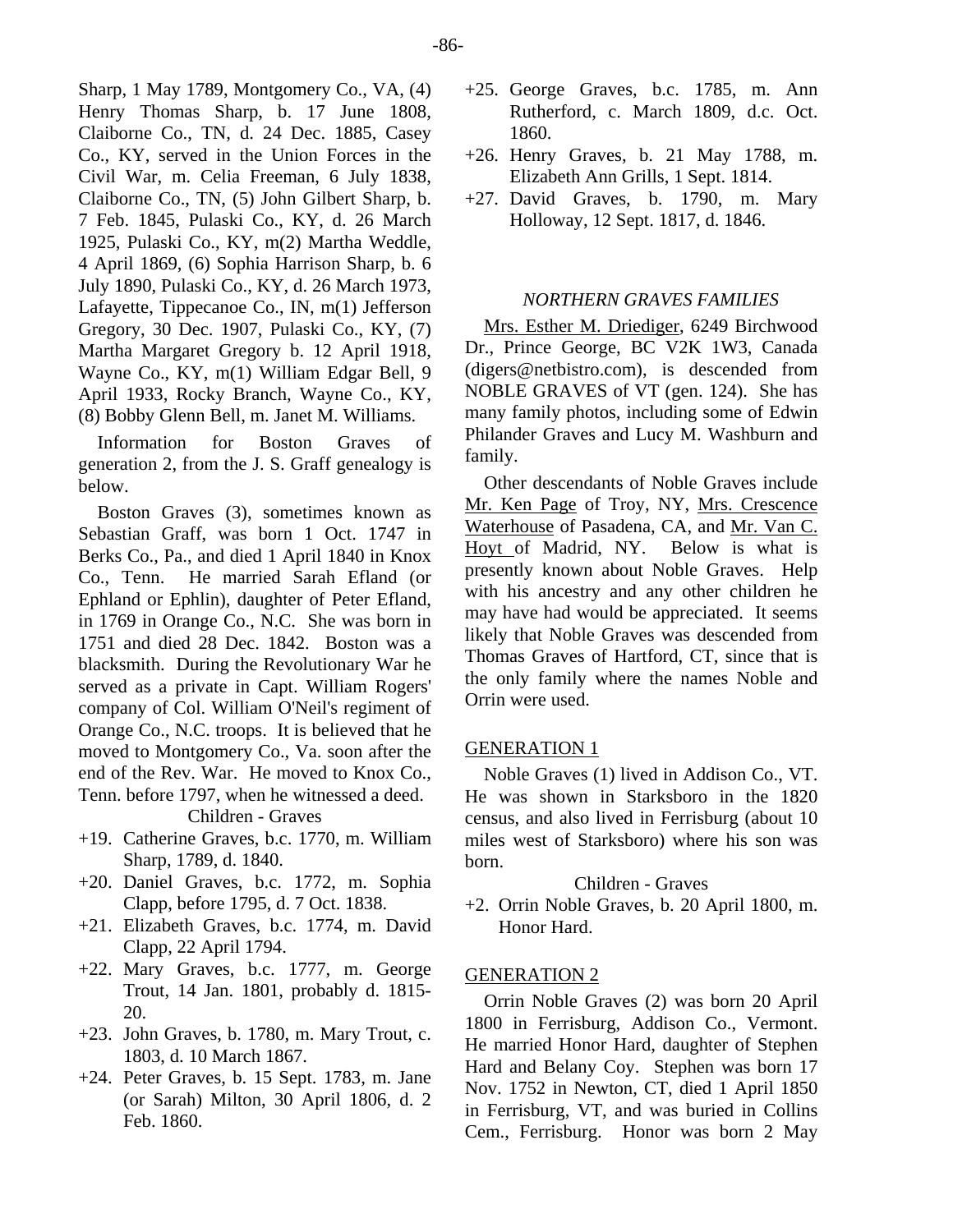1795 in Salisbury, VT, died Jan. 1879 in Dane Co., WI, and was buried there in Rutland Cem. Orrin may have died by 1865, since his son Edwin, Edwin's wife, and Honor went to Wisconsin before 1865.

A granddaughter of Orrin wrote to Mrs. Waterhouse that Orrin was married twice and had 21 children, but she only knew of Cyrus, Orrin, and Edwin.

Orrin N. Graves was in the 1845 census for Lawrence, N.Y. with 2 children between 5 and 16, plus a male able to vote and a female not under 45. One family member born in N.Y., three in New England. Orrin N. Graves must have died between 1845 and 1850 (unless he left home), since in the 1850 census only Mama Hannah (could it really be Honorah?), Edwin, 17, and an older brother Henry, 20, unmarried, were in the family.

Records for Addison Co., Vt. include the following Graves names: a 1788 listing for Joseph; the 1790 census shows Asa, Chancey, David, Jesse, Joseph, and Joshua; a list of petitioners in 1792 shows Barney, Chancey, David, Jesse, Joseph Jr., Joshua, and Simeon; the 1800 census shows Increase; the 1810 census shows Jereman, Jesse, Joshua, and Julius; the 1820 census shows Increase, Joshua, Julius, Luthten (?), Noble (in Starksboro), Roswell (in Ferrisburgh), and William.

# Children - Graves

- +3. George E. Graves, b. 1821, m(1) Rosana (or Roxana) ------, m(2) Laura Bell -----, 1877, d. 13 Oct. 1889.
- +4. Cyrus Benjamin Graves, b.c. 1824, m. Clementina G. Bowen, 16 Aug. 1844, d. 24 July 1863.
	- 5. Noble Graves, b.c. 1824 (Castleton, VT), m. Betsy R. Beecher, 9 Sept. 1844.
	- 6. Orrin Graves
	- 7. Henry J. Graves, b. 24 Aug. 1830 (VT), m. Emaline Marsh, d. 25 March 1915/16.
- +8. Edwin Philander Graves, b. 27 Jan. 1833, m(1) Mary Lucy Washburn, 19 July 1851, m(2) Laurna (Austin) Monroe, 9 Aug. 1915, d. 28 Oct. 1925.

Mrs. Karen K. Graves, 3004 Bradford Circle, Palm Harbor, FL 34685 (kkgraves @prodigy.net), had a query on p. 47, 1999 GFNL (April) about her husband's grandfather, CLAUDE GRAVES, born 1887 in MI, possibly Oxford, died 1978 in Pontiac, MI, married Adeline Schneider.

Mr. R. Lloyd Mitton, 83 Bristol Dr., Chatham, ON N7M 6J9, Canada (rlmitton @ciaccess.com), descended from Lt. WILLIAM GRAVES and Elizabeth Williams of MA, NB & NS, wrote that he had a query on p. 10, 1998 GFNL that might connect with the family of Karen Graves. There were names of 3 people, probably closely related to him, who were probably born about 1890 and lived in the Pontiac, MI area. They were Russell Graves, James K. Graves, and Goldie P. Graves.

(ED. NOTE: I cannot identify any of these people. Can anyone help?)

Mr. Dwight C. Stewart, 9515 Bartley Dr., Louisville, KY 40291 (dcstewart @mindspring.com), wrote: "My brother's wife's mother was a Graves. Her name was Gladys Graves, b. 13 Aug. 1899 in Eaton Co., MI, d. 5 May 1983 in Grand Rapids, Kent Co., MI, m. Karl Rosecrance (1893-1954) about 1917 in Ionia, Ionia Co., Michigan. Gladys's parents were JOHN GRAVES and Bessie Rummer. I suppose Bessie's real name might have been Elizabeth." Can anyone help?

(ED. NOTE: I would first try to find a death record for John Graves, obviously requiring some idea of when and where he died. That might tell who his parents were, when and where he was born, etc. I would also check the 1900 and 1910 censuses for the family of John Graves to get more information. Then I would check the 1880 census and possibly earlier census records (depending on when he was born) to find him as a child in a Graves household.)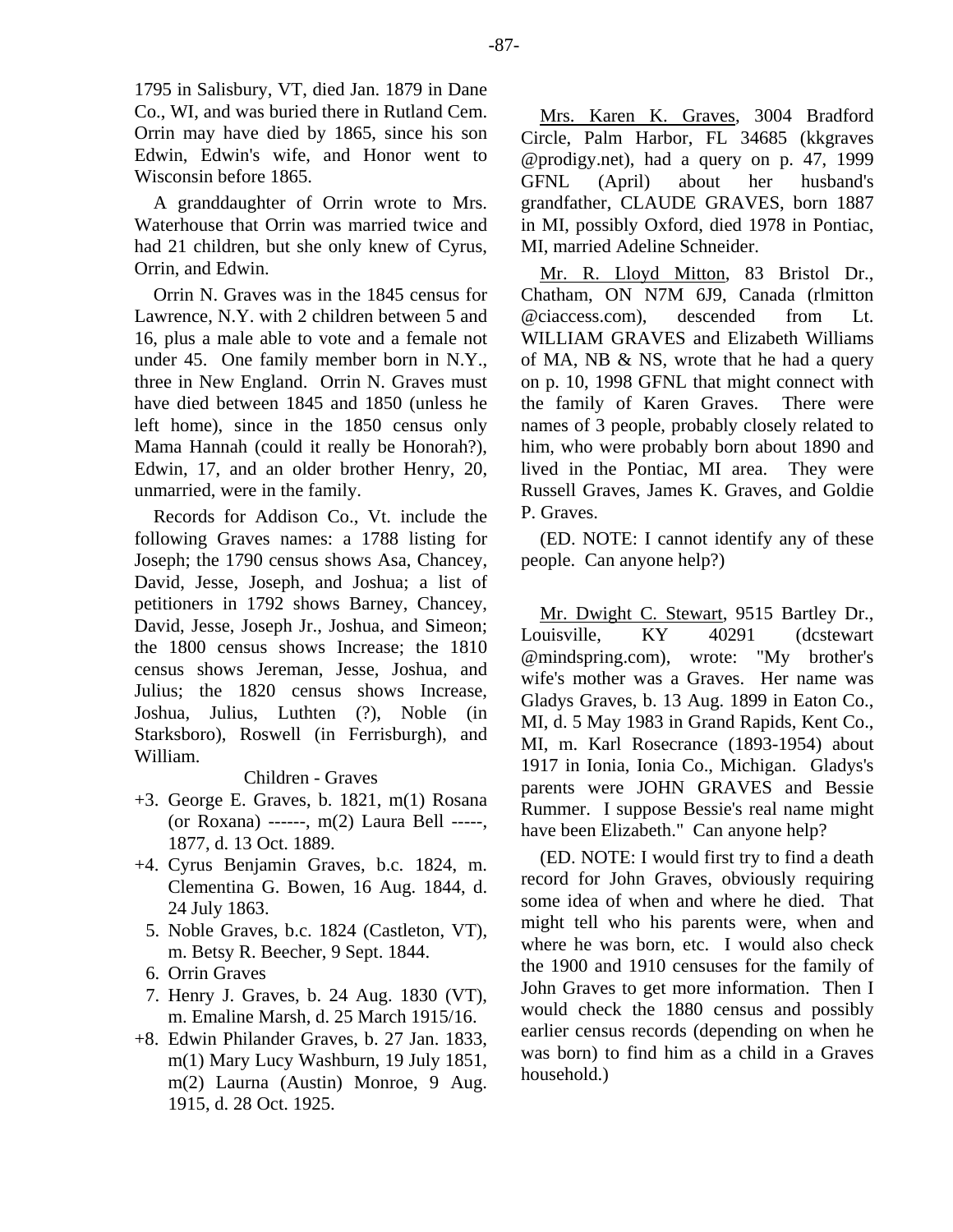(ED. NOTE: It should be fairly easy to get back at least one more generation by searching the 1850 and 1860 censuses to find a Graves family in MI with a daughter Katherine in the household.)

## *SAMUEL GRAVES OF LYNN, MA*

Mrs. Linda Zabel, 3262 Graydon Ave., East Troy, WI 53120 (zabsfam@netwurx.net), has recently started doing research on her family. Her grandmother was Mabel Graves, born April 1872 in MN, married Willard S. Olver. Mabel's parents were Leslie Graves and Emily Stratton. Her grandmother was listed in the 1900 census for Jackson Co., WI, and it says her parents were both born in New Jersey. Mrs. Zabel would like to learn more about her Graves ancestry.

(ED. NOTE: Mrs. Zabel is descended from SAMUEL GRAVES of Lynn, MA. In the book, there is a Thomas Graves listed as #179, and he is a  $5<sup>th</sup>$  generation descendant of Samuel. The line of descent from there was not in the book but is given in genealogy 83A for Thomas Graves of NY State on the GFA website. It is: (5) Thomas Graves, (6) William Tubbs Graves, (7) Thomas Tubbs Graves, (8) Lafayette William Graves m. Emily P. Stratton, (9) Mabel Graves.)

## *SOUTHERN GRAVES FAMILIES*

Mrs. Luana Graves Sellars, 485 Lenox Ave., Apt. 15G, New York, NY 10037 (LMGSellars @aol.com), would like to learn more about the Graves family below, and the earlier ancestry of JOHN GRAVES.

(ED. NOTE: It should be fairly easy to get back at least one more generation. First, there is undoubtedly more detail such as dates and places that can be obtained from the immediate family and added to the following

summary. Then, looking for death records and obituaries of the children in generation 1 would probably list information such as dates and places of birth and death, names of parents, name of spouse, etc. The other thing that should be done is to check census records, probably first for 1900 and 1880. These should list the children in the household of their parents, giving ages and places of birth for everyone.)

# DESCENDANTS OF PARENTS OF JOHN GRAVES AND ADALINE JOHNSON OF LOUISA CO., VA

## GENERATION 1

------ Graves (1) married ------. They may have lived in Louisa Co., VA.

#### Children - Graves

- +2. John Graves, m. Adaline Johnson.
- +3. Joe Graves, m. ------.
- +4. Shaderack Graves, m. Janie ------.
- +5. Estelle Graves, m. ------.
- +6. Parthenia Graves, ------ Buckner.
- +7. Jonah Graves, b. 17 Feb. 1890, m. Marcella ------, d. Oct. 1979.

## GENERATION 2

John Graves (2) married Adaline Johnson. Children - Graves

- +8. John Graves, Jr., m. Lenore Coleman.
- +9. Irene Graves, m. Archie Van Buren.
- 10. Pearl Graves, m. ------ Robinson.
- 11. Lloyd Graves, m. Ethel ------.
- +12. William Graves, m. Theodosa ------.
- 13. Mattie Graves, b. 1905, m. ------ Pierce.

Joe Graves (3) married ------. Children - Graves

- 14. Joe Graves, Jr.
- 15. Hertes Graves
- 16. child
- 17. child
- 18. child
- 19. child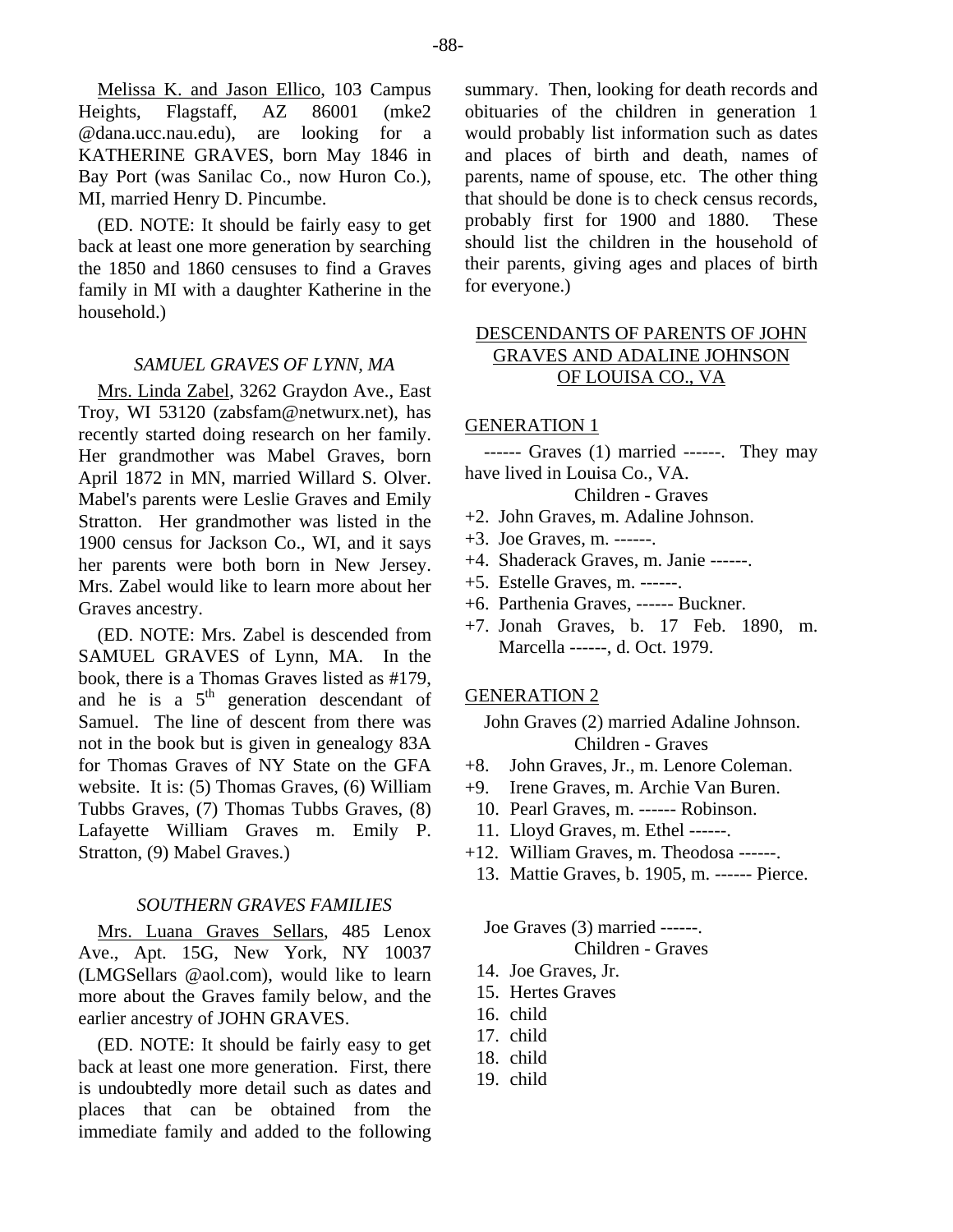Shaderack (or Shadrack) Graves (4) married Janie ------. Her sister Marcella married Shaderack's brother Jonah.

Children - Graves

- 20. Clarence Graves
- 21. child (or maybe as many as 7 other children)

Estelle Graves (5) married ------. Children - ------

22. Curtis ------

Parthenia Graves (6) married ------ Buckner. Children - Buckner

- 23. Lee Buckner
- 24. Alice Buckner
- 25. Madeline Buckner
- 26. Helen Buckner
- 27. Shadrack Buckner, d. 1998 (New York City, NY).
- 28. child
- 29. child
- 30. child
- 31. child
- 32. child
- 33. child

Jonah Graves (7) was born 17 Feb. 1890, and died in Oct. 1979 in Louisa Co., VA. He married Marcella ------. Her sister Janie married Jonah's brother Shaderack.

Children - Graves

- 34. Finely Graves
- 35. Edith Graves

## GENERATION 3

John Graves, Jr. (8) of Louisa, Louisa Co., VA married Lenore Coleman of Lawrenceville, Brunswick Co., VA, daughter of Simon Coleman and Georgianna Goodrich. She was born in 1900 and died in 1963. Children - Graves

+36. Ronald Coleman Graves, m. Gloria Jean Hicks.

Irene Graves (9) married Archie Van Buren.

- Children Van Buren
- +37. Edna Van Buren, m. ------ Dunmore.
	- 38. Effie Van Buren, d. 1998.
- 39. Sylvia Van Buren, d. 1998.
- +40. Ervin Van Buren, m. ------.

William Graves (12) married Theodosa

Children - Graves

41. William Graves, Jr.

42. Calvin Graves

# GENERATION 4

------.

Ronald Coleman Graves (36) married Gloria Jean Hicks, daughter of Elgin Hicks, Jr. and Thelma Ravenell. She was born 31 Aug. 1943 in New York City, NY.

Children - Graves

- +43. Lalise Allyson Graves, b. 8 Nov. 1960, m. Jerry Scott, 5 June 1983.
- +44. Luana Meredith Graves, b. 13 Nov. 1965, m. Earl Sellars, Jr., 10 Sept. 1993.

Edna Van Buren (37) married ------ Dunmore.

Children - Dunmore

- +45. Kathereen Dunmore, m. ------.
- +46. Herbert Dunmore, m. ------.

Ervin ("Bunny") Van Buren (40) married ------.

Children - Van Buren

- 47. Gwendeline Van Buren
- 48. Barbera Van Buren
- 49. Stephane Van Buren
- 50. Anthony Van Buren

Mr. Charles O. Burgess,  $2111$  S.W.  $174<sup>th</sup>$ St., Seattle, WA 98166 (coburges @u.washington.edu), descended from Capt. THOMAS GRAVES of VA, has another Graves connection through his Branson line.

He wrote: "My gg-grandfather was William Branson (9 Jan. 1791-16 Nov. 1869). He migrated with his parents (John Branson and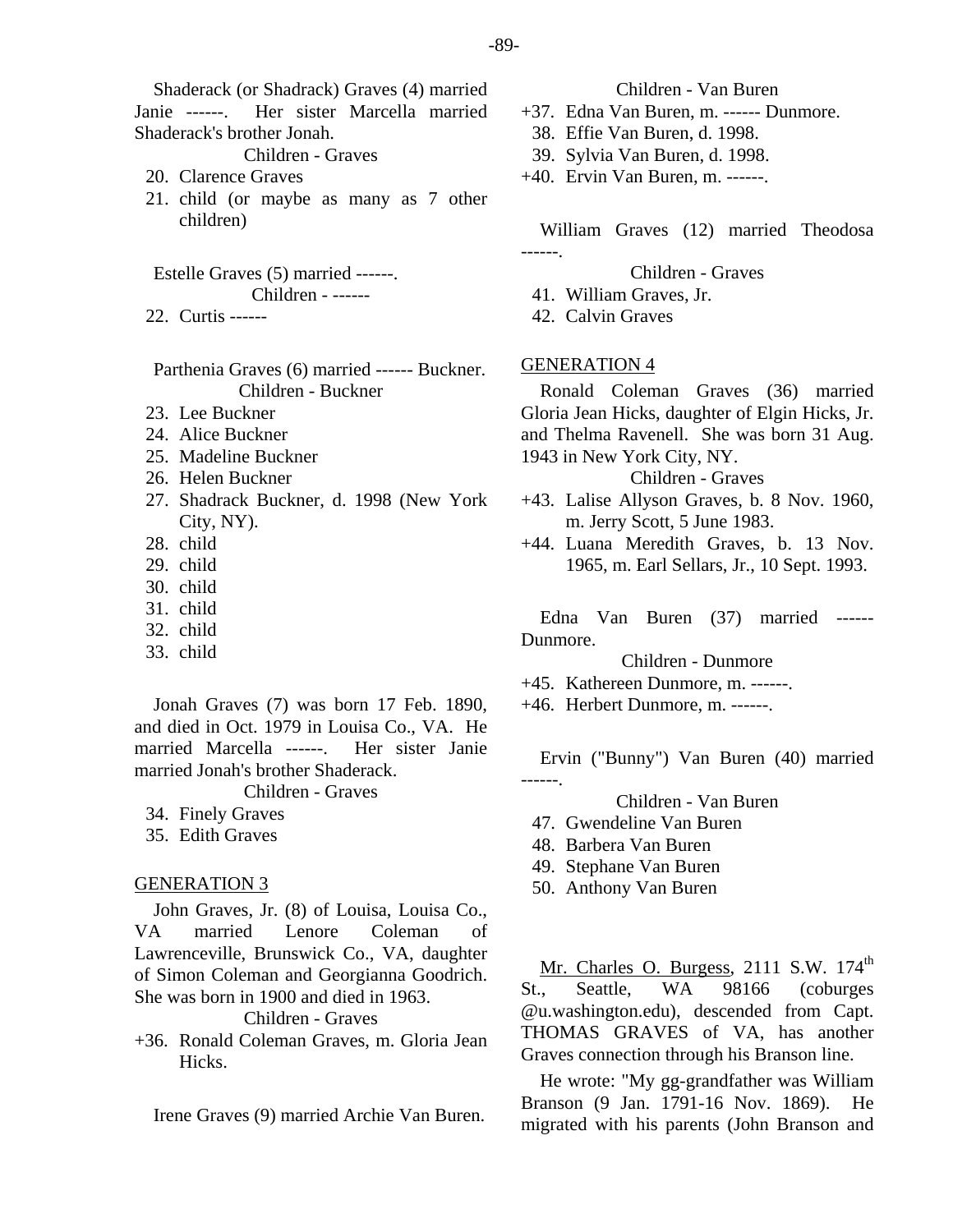Sarah Jones) from SC to Chillicothe, OH. William continued to march westward. In 1815, in Chillicothe, or in Indiana (as one source believed), William married SARAH M. GRAVES, who also went by the name Sallie. William and Sarah settled in DeWitt Co., IL, where she died 10 May 1840. While in Illinois, William and Sarah had at least 5 children: (1) Isaac Newton Branson, b. 1825; (2) Benjamin Burden Branson, b. 1830 (ggrandfather of Mr. Burgess); (3) George Washington Branson, b. 1832; (4) Almira Branson, b. 1834; and (5) Thomas Branson, b. 1836. Benjamin Burden Branson wrote later of his mother Sarah's death, saying that she died "in the triumphs of a living faith."" William remarried a year later to Martha Cooper, took his family to the Oregon Territory, and had four more children by Martha, all girls.

"Do you happen to know anything about this mysterious Sarah M. Graves? According to one handwritten note, her full "middle" name looks like Mesince, an unusual name, if I am reading it correctly. If Mesince is actually a maiden name then she was probably the widow of a man named Graves. But it might be a middle name."

William Branson later married Martha Cooper and with her had four more children, all girls.

(ED. NOTE: I have not been able to find who Sarah M. Graves was. Could her middle name have been Melinda rather than Mesince?)

Mrs. Joyce Hoag,  $306\,13^{\text{th}}$  Ave. NE, Apt. 3, Miami, OK 74354 (hoagj@aol.com), wants to learn more about her Greaves family, and especially the ancestry of her grandfather, GEORGE ROBERT CARROLL GREAVES. Her information is in the next paragraph.

George Robert Carroll Greaves (1) married Beaulah Marie ------.

Children - Greaves

+2. George Allan Greaves, m. Mary Jane ------. Joyce Hoag's parents.

- 3. Wilma Greaves; living in Paducah, KY.
- 4. Robert Greaves; living in Independence, MO.

Ms. Kay Allgood, 1160 West Sears Rd., Pegram, TN 37143 (ka0919@aol.com), descended from WILLIAM LYNCH GRAVES of Albemarle Co., VA & Madison Co., TN is trying to find the earlier ancestry of William. She found on the Internet a claim that he was a son of a John Graves and Elizabeth Davidson. She was also told that he was a son of John Graves and Edith June ------.

According to the information that is in the present draft of the Capt. Thomas Graves of VA genealogy (gen. 169 on the GFA website), the line of descent is Thomas<sup>1</sup>, Francis<sup>2</sup>, Thomas<sup>3</sup>, John<sup>4</sup> m. Susannah Dicken, Edward<sup>5</sup> m. Sarah Rice, William<sup>6</sup> m. Elizabeth Davidson. The paragraphs from this genealogy for William Graves and his son Thomas Graves are below. (Note that, according to the information from Jack Wackerbarth earlier in this issue of the newsletter, John Graves who married Susannah Dicken may not have this line of descent; the descent may instead be Thomas<sup>1</sup>, Thomas<sup>2</sup>, Thomas<sup>3</sup>, John<sup>4</sup>, John<sup>5</sup> m. Susannah Dicken.)

William Graves (569) was born in Albemarle Co., Va. He married Elizabeth Davidson of Nelson Co., Va.

Children - Graves

+1539. Thomas Graves, b.c. 1787, m(1) Judith Turner, c. 20 Nov. 1810, m(2) Phebe Ames, 1840, m(3) Elizabeth H. Nalley, 27 Dec. 1846, d. 28 April 1859.

Thomas Graves (1539) was born about 1787, probably in Albemarle Co., Va., and died 28 April 1859 at Huntsville, Randolph Co., Mo.

His parentage is unproven, although it appears (as John Card Graves asserted) that he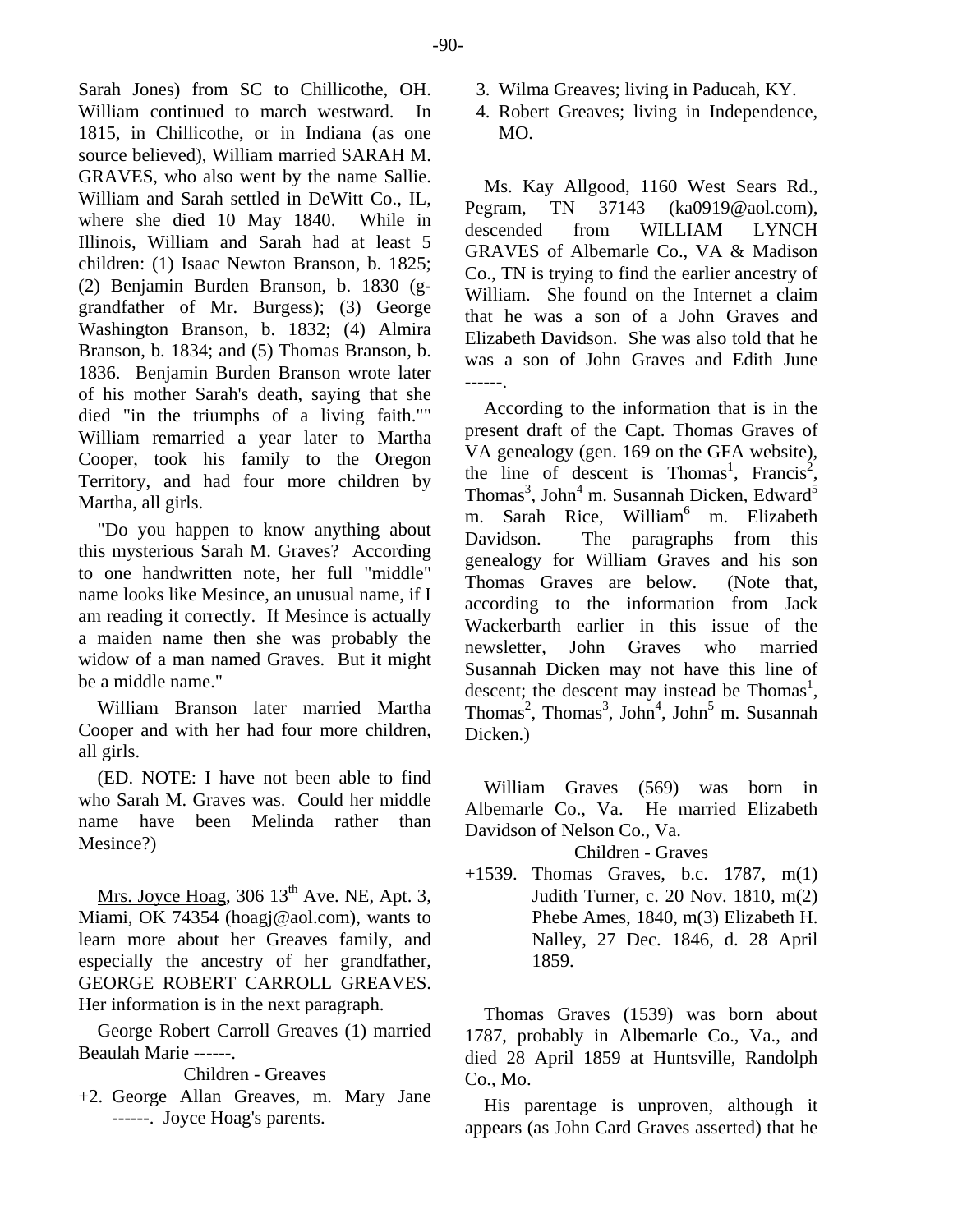was the son of William Graves and Elizabeth Davidson. There was a William Graves who was a militiaman from Amherst Co. (later Nelson Co.), Va., in the Revolutionary War. A William Graves appeared on the 1782 tax list in Amherst Co., but did not appear in 1785. A study of the tax lists of neighboring Albemarle Co. would suggest that Thomas was the son of or at least lived in the household of one John Graves. Still another unverified source asserts that Thomas was the son of an Edward Graves. In any case there were several Graveses in the same region of Virginia who appear to be brothers or near cousins to Thomas.

Thomas Graves first married Judith Turner on or about 20 Nov. 1810 in Nelson Co., Va. She was born about 1789 in Amherst Co., Va., and died in 1837 in Nelson Co., Va. She was a daughter of James Turner (c. 1744-1805) and Rebecca Hamner (c. 1753-1808).

It appears that Thomas secondly married Phebe Ames in 1840 in Albemarle Co., Va. She died a few years later in what is now West Virginia while Thomas and a number of his children were moving to Missouri.

Thomas married as his third wife Mrs. Elizabeth H. Nalley on 27 Dec. 1846 in Lincoln Co., Mo. They later lived in Howard and Randolph counties in Mo. Two children were born to this marriage, the younger child being born when Thomas was 64 years of age. Elizabeth, Thomas' widow, died 22 March 1895 at Moberly, Randolph Co., Mo. Thomas Graves had served a short stint in the War of 1812 and received bounty lands for his service, and his widow successfully applied for a pension. (R-45)

Children - Graves, by Judith Turner

- +3105. Paulina Graves, b.c. 1812, m. William Jackson, d. 1881.
- +3106. Malinda Graves, b.c. 1813, m. Thomas Jackson, d.c. 1845.
- 3107. Nancy C. Graves, b.c. 1816, m. Thomas Hugh White, d. after 1842. They apparently had no children, and remained in Nelson Co., Va.
- +3108. William Graves, b. 10 Jan. 1818, m(1) Elizabeth Dawson, 1 June 1840, m(2) Agnes A. Tinsley, 14 Dec. 1865, d. 27 Feb. 1885.
	- 3109. Lucy Graves, b.c. 1819, d. after 1830. She evidently died young in Nelson Co., Va.
- +3110. Terrisha Graves, b. 2 Nov. 1821, m. Elizabeth A. Bibb, d. 1 March 1908.
- +3111. Almira Graves, b. 1821, m. Richard S. Bibb, d. after 1900.
- +3112. Eliza A. Graves, b.c. 1824, m. William Henry Bibb, d. after 1860.
- +3113. Seaton Eldridge Graves, b. 1825, m. Catherine Murry, d. after 1900.
- +3114. Clifton Wood Graves, b.c. 1830, m(1) Jane H. Nalley, m(2) Eleanora S. ------, d. after 1880.

Children - Graves, by Elizabeth H. Nalley

- +3115. Allice J. Graves, b.c. 1848, m(1) William R. Logan, m(2) William H. Colley, d. 1887.
- +3116. George M. Graves, b. 1851, m. Pauline Jane Reed, d. 1893.

This Thomas<sup>7</sup> Graves (#1539 in the preceding paragraph) who married Judith Turner is an ancestor of Dr. James M. Vosper, PO Box 132, Oakville, WA 98568-0132, who also submitted the following family group record to the LDS Ancestral File, now on the Family Search website. He shows the husband of Elizabeth Davidson as John Graves instead of William, and also shows many other children for this John Graves. Can anyone help provide documentation for this material?

John Graves was born about 1750 in VA, and died in 1823 in Nelson Co., VA. He married Elizabeth Davidson in 1772 in VA. She was born about 1751 in VA. All their children were born in Albemarle Co., VA. Children - Graves

1. Thomas Graves, b. 1787, d. 28 April 1859 (Huntsville, Randolph Co., MO).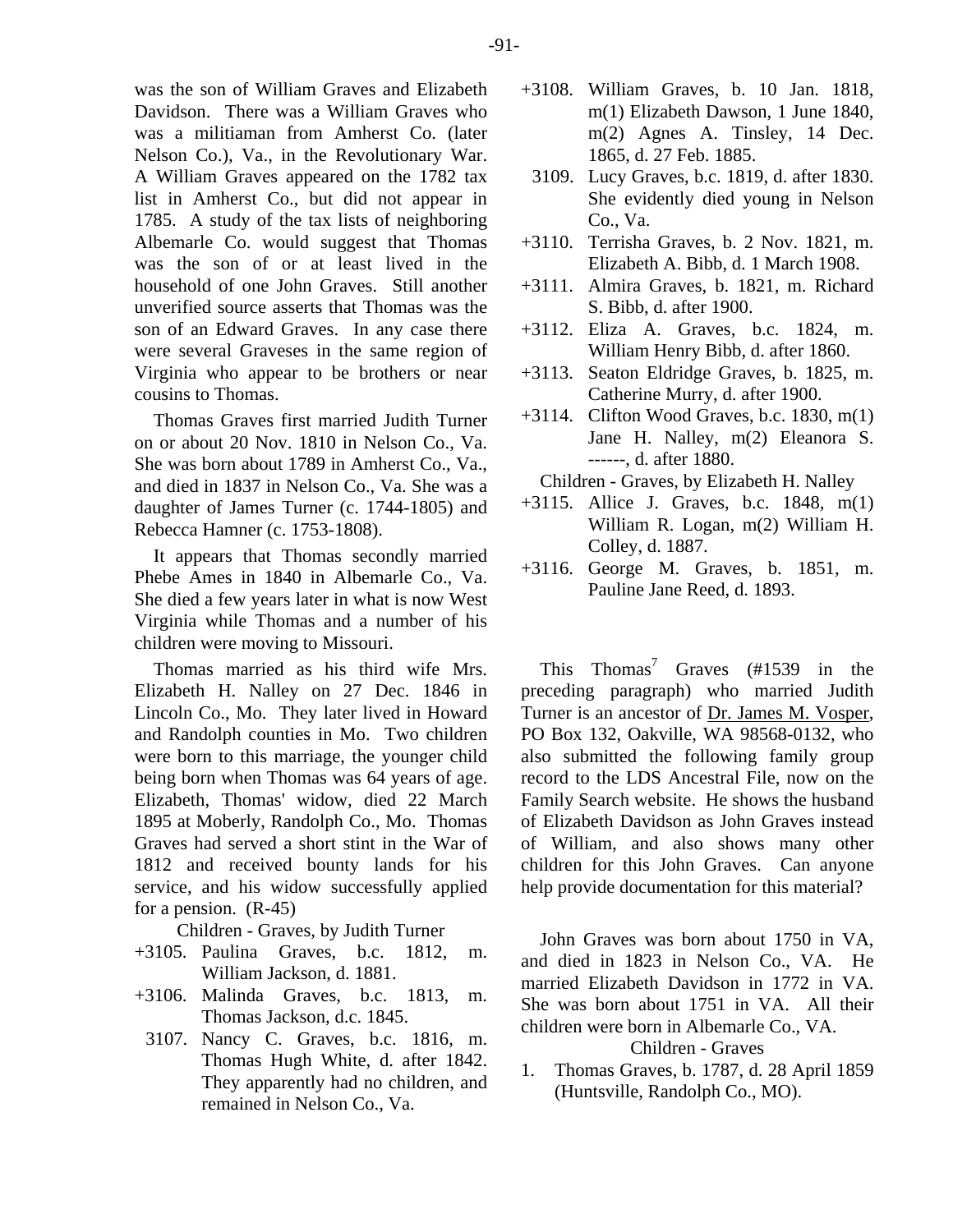- 2. Richard Graves, b. 1773, d. 11 Jan. 1849 (White Co., IL).
- 3. Sally Graves, b. 1777, d. 1850 (Albemarle Co., VA).
- 4. Nancy Graves, b. 1781.
- 5. Susannah Graves, b. 1782.
- 6. John Graves, b. 1784, d. 1848 (Lincoln Co., MO).
- 7. Elizabeth Graves, b. 1791.
- 8. William Lynch Graves, b. 1789, m. Sarah H. Turner, d. 1851 (Madison Co., TN).
- 9. S. Graves (daughter), b. 1793.
- 10. Ann Graves, b. 1795.

It is possible that William Lynch Graves from Albemarle Co., VA was a son of the John Graves in the preceding paragraph. However, he is also said to be a son of John Graves and Edith June ------, as shown toward the end of this section. The following information on William Lynch Graves was mostly submitted by Mr. Charles D. Fonville, P.O. Box 35, Humboldt, TN 38343, who would be interested in any additions. Can anyone help establish the relationship?

# DESCENDANTS OF WILLIAM LYNCH GRAVES OF ALBEMARLE CO., VA AND MADISON CO., TN (Gen. 84)

## GENERATION 1

William Lynch Graves (1), called Lynch, was born 1789 and died 1 Sept. 1853. He moved to Madison Co., Tenn. from Albemarle Co., Va. about 1829. William L. Graves paid taxes in Madison Co. in 1829 and 1830. However, he is not in the 1830 Madison Co. census. Apparently he was missed in the census, since he has not been found in any other 1830 census.

Mr. Fonville thinks that the father of William L. was John Graves, who was in the 1810 Albemarle Co. census, along with William Turner, the father of William's wife, Sarah H. Turner. John Graves and William Turner bought land together "on the

headwaters of the Hardware River" in Albemarle Co. in the early 1800's. William C. Turner, Jr. and William Turner, Sr. were witnesses when John Graves gave his daughter Ann (or Anna) permission to marry on 3 March 1812. John Graves and wife in 1810 had 2 sons and 2 daughters in the census. Mr. Fonville thinks the sons were William L. Graves and Robert Graves, who was sueing William Tullock on 10 Aug. 1809. (William Graves sued Robert Tullock on 9 March 1809 in Albemarle Co.) One daughter was Anna (or Ann) who married John Spears on 3 March 1812. The name of the other daughter is not known.

Who was this John Graves? Could he have been from Caroline Co., Va.? 13 Nov. 1751, Book 1, page 395, Albemarle Co., Va. Wills and Deeds reads like this: John Graves of Caroline Co. to Thomas Parks of St. Ann's Parish of Albemarle Co. land in St. Ann's Parish, 400 acres bonded by Benjamin Stenneke (?). John Graves signed with an X. Release of deed said John Graves of Albemarle Co. and Thomas Sparks of same. 10 Oct. 1751, Book 1, page 366, Wills and Deeds reads like this: John Graves of Albemarle sells to William Gonge (?) of Hanover Co. land on north branch of James River --- bordered by John Morris, William Randolph, and Charles Lynch. Wit. by John Morris, Francis (X) Graves, Mary Morris, and William Gooch, Jr. Could this John be the father of William Lynch Graves born 1789 in Albemarle? Or grandfather? The last mention of John Graves that Mr. Fonville has found in Albemarle Co. is in Order Book 37 (1826). He feels that if the descendants of this John Graves of Albemarle Co. (Caroline Co.) of 1751 could be proven, the descendants of William Lynch Graves might be shown to descend from Capt. Thomas Graves, the 1608 settler in Jamestown, Va.

Charles Lynch owned land on the Hardware River, on the Rivanna, on the Mechum, and in 1750 on the James River opposite Lynchburg. He died in 1753. His wife, Sarah, joined the Friends, and a Quaker Meeting House called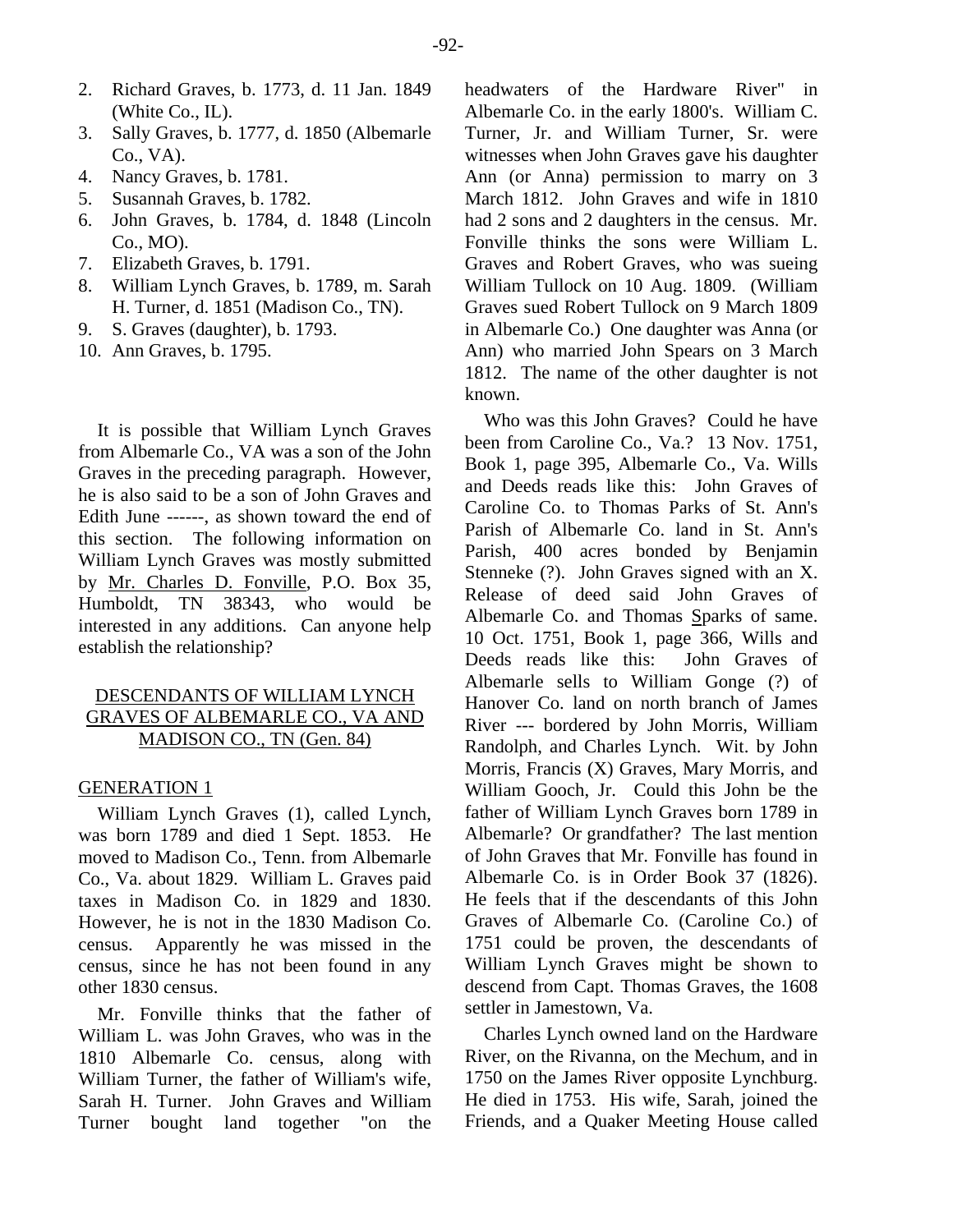South River was built in 1754 on her land on Lynch's Creek. Their children were John, founder of Lynchburg, and Charles. Charles was the clerk of the South River Meeting until the beginning of the political ferment prior to the Revolution, when his patriotism surmounted the principles he had espoused, and he became a Col. in the Rev. Army. His busy promptitude in dealing with outlaws and violent Tories during those times gave rise to the expression Lynch Law. (This taken from *History of Albemarle*.)

## Other records:

11 April 1793, Amelia Co., Va. John Graves sold land to Samuel Dyer. Wit.: William Turner ....

29 May 1792, Albemarle Co., Va. James Turner of Amhurst Co. to Samuel Dyer of Albemarle, land on Hardware River and Fortier River.

2 June 1806, Albemarle Co., Va. John Graves asked for stay of judgement against him by William R. Jones. Order Book 1810-1811, page 386, Albemarle Co., Va., Hawes Graves against William R. Jones.

William L. Graves married Sarah H. Turner on 5 May 1811 in Albemarle Co., Va.

County Court, November Term, 1853, Petition to Sell Slaves for Division. Of the proceeds to await the further decree of the Court:

Tarlton H. Graves in his own right and as administrator of William L. Graves, Sarah Graves, Hudson Graves, Peyton W. Graves, John Madison Graves, James Graves, William L. Graves (son of William L. Graves), William Henry Graves (son of Andrew Graves), a minor who appears by his next friend Tarlton H. Graves, John W. Spears and his wife Maria, Hudson Spears and his wife Sally, Mary Ann H. Gordon, Cyrena Fisher Gordon, David William Gordon and Sarah Frances Gordon, minors who appear by their next friend Samuel Gordon. All of Madison Co., Tenn. except Tarlton H. Graves who resides in Gibson Co.,

Tenn. and said Hudson Spears and wife who reside in Dickson Co., Tenn.

It is interesting to note that the name Peyton Graves appears in both this genealogy and in that of William Graves, born about 1730, of Caroline Co. and Pittsylvania Co., Va., who was descended from Capt. Thomas Graves of Va.

# Children - Graves

- +2. Hudson C. Graves, b. 11 May 1812, m. Adaline Susan Turner, 26 Feb. 1844, d. 2 Nov. 1878.
- +3. Tarlton H. Graves, b. 9 Sept. 1816, m(1) Frances M. Fly, 30 Jan. 1844, m(2) Virginia M. Oliver, 7 Sept. 1858, d. 16 Jan. 1866.
- +4. Andrew (I. or J.) Graves, b. 20 March 1817, m. Nancy Ann Duffee, 5 Nov. 1840, d. 1845.
- +5. Mary Ann Graves, b.c. 1818, m. Samuel Gordon, 3 Dec. 1838, d. 5 Feb. 1847.
- +6. Peyton W. Graves, b. 1821, m. Mary F. Gregory, d. 1869.
- +7. John Madison Graves, b. 1825, m. Matilda Barnett, 1 July 1873, d. Aug. 1893.
- +8. Mariah Graves, b. 1827 or 1828, m. John W. Spears.
- +9. James Graves, b. 1829, m. Sarah Ann Boon, 22 Sept. 1857, d. before May 1880.
- +10. Sarah Graves, m. Hudson J. Spears, 3 June 1850.
- +11. William Lynch Graves, Jr., b. 1834, m. Mary Jane Turner, 28 Dec. 1854, d.c. 1869.

The following paragraph is also taken from the Capt. Thomas Graves of VA genealogy. The ancestry of this John Graves is Thomas<sup>1</sup>, John<sup>2</sup>, Ralph<sup>3</sup>, Ralph<sup>4</sup>, John<sup>5</sup>, John<sup>6</sup>, John<sup>7</sup> (659). It is interesting to note the similarity between John<sup>5</sup> (who was born about 1677) in this lineage and the John<sup>4</sup> (who was bapt.  $1677$ in St. Peter's Church, Abingdon Par., Gloucester Co.) who may have been father of John who married Susannah Dicken in the lineage on page 91. There is obviously more research needed to clarify these lineages.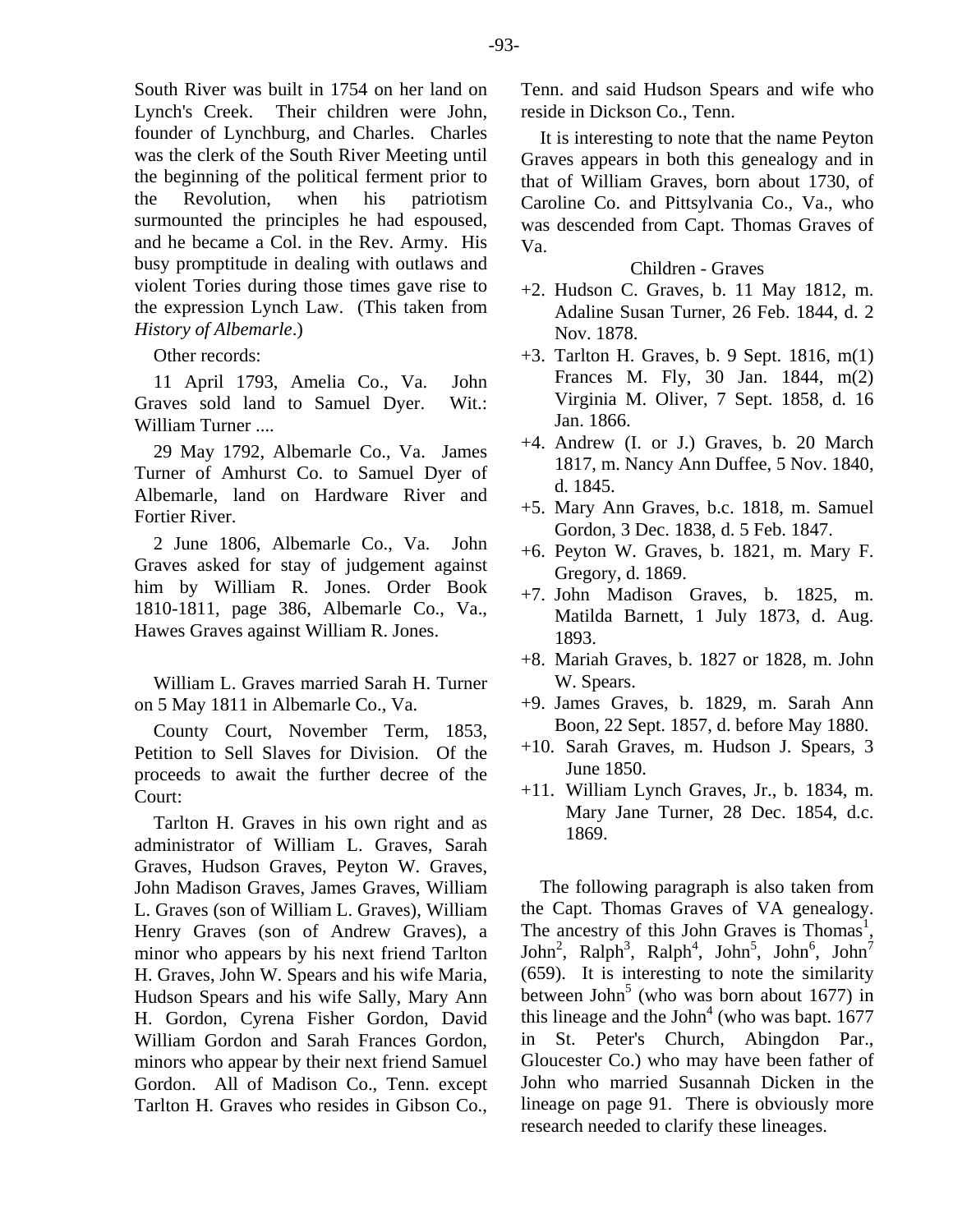John Graves (659) married S. (probably Sarah or Susannah) ------ before 1778. They were listed in the 1810 Albemarle Co., VA census as both being over 45. Two of their 7 children, Sarah and Susannah, were ancestors of the Critzer family. (See *Critzer-Drumheller Ancestors* by Margaret C. Reese, Waynesboro, VA, 1979.) (R-230)

Children - Graves

- +1693. Sarah Graves, b. 1778, m. John Toms, 22 April 1792, d. 16 Jan. 1857.
	- 1694. Nancy Graves, b. 1781, m. Alexander Toms, 9 Sept. 1798 (Albemarle Co., VA).
	- 1695. Susannah Graves, m. John Jackson, 11 Nov. 1799 (Albemarle Co., VA).
- +1696. Richard Graves, b.c. 1773, m(1) Milly Murrell, 14 March 1796, m(2) Jane Fielding, 28 Feb. 1799, m(3) Cassandra Riggs, d. 11 Jan. 1849.
	- 1697. John Graves, m. Lucy Turner, 17 Nov. 1807 (Amherst Co., VA).
- +1698. Ann Graves, b.c. 1791, m. John Spears, 3 March 1812.
- 1699. Thomas Graves, m. J. Turner, 20 Nov. 1810 (Nelson Co., VA).

The following genealogy is from Mr. Darrell G. Warner, 2106 Golden Pond Dr., Kingwood, TX 77345. Although Ms. Kay Allgood has been told that her William Lynch Graves was a son of this John Graves, Mr. Warner does not have any information to support that.

# DESCENDANTS OF JOHN GRAVES AND EDITH JUNE ------ OF ALBEMARLE CO., VA

## GENERATION 1

John Graves (1) married Edith June ------. Their names are from the marriage and death records of their daughter Martha., which are repeated in the family history published about 1934. Also, descendants John Graves

McClain was told that he was named for his great-grandfather John Graves.

One source says that John and Edith were also the parents of William Lynch Graves (gen. 84), although it is also claimed that William's parents were John Graves and Elizabeth Davidson or William Graves and Elizabeth Davidson.

## Children - Graves

+2. Martha Graves, b. 26 Feb. 1801, m. William McClain, 8 Dec. 1817, d. 23 Feb. 1891.

#### GENERATION 2

Martha ("Patsy") Graves (2) was born 26 Feb. 1801 in VA, and died 23 Feb. 1891 in Upshur Co., WV. She married William McClain, son of Henry McClain, on 8 Dec. 1817 in Nelson Co., VA. He was born in 1792 in Amherst Co. (in the part that was later Nelson Co.), VA, and died 1847 in Walkersville, Lewis Co., WV. He served in the War of 1812. His father, Henry McClain, served in the Revolutionary War, and his pension record documents that he was in the battle of Guilford Court House serving under Capt. John Graves. All their children, with the possible exception of Henrietta, were born in Nelson Co., VA. All except Mary Ann moved to what is now West Virginia when their parents moved in about 1842.

Children - McClain

- 3. Malinda McClain, b. 1818, never married, d. 1886.
- 4. Thomas E. McClain, b. 1820, m. Lucinda Ann Rhodes, d. 1908.
- 5. Mary Ann McClain, b. 1823, m. John ("Jack") McClain, d. 1894.
- 6. Addison McClain, b. 1827, m(1) Roxie Slaughter, m(2) Cinderella Racer, d. 1895.
- 7. Martha McClain, b. 1827, m. Jonathan Jack, d. 1898.
- 8. Lucinda McClain, b. 1829, m. Thomas Linger, d. 1900.
- 9. Eliza J. McClain, b. 1831, m. John Racer, d. 1900.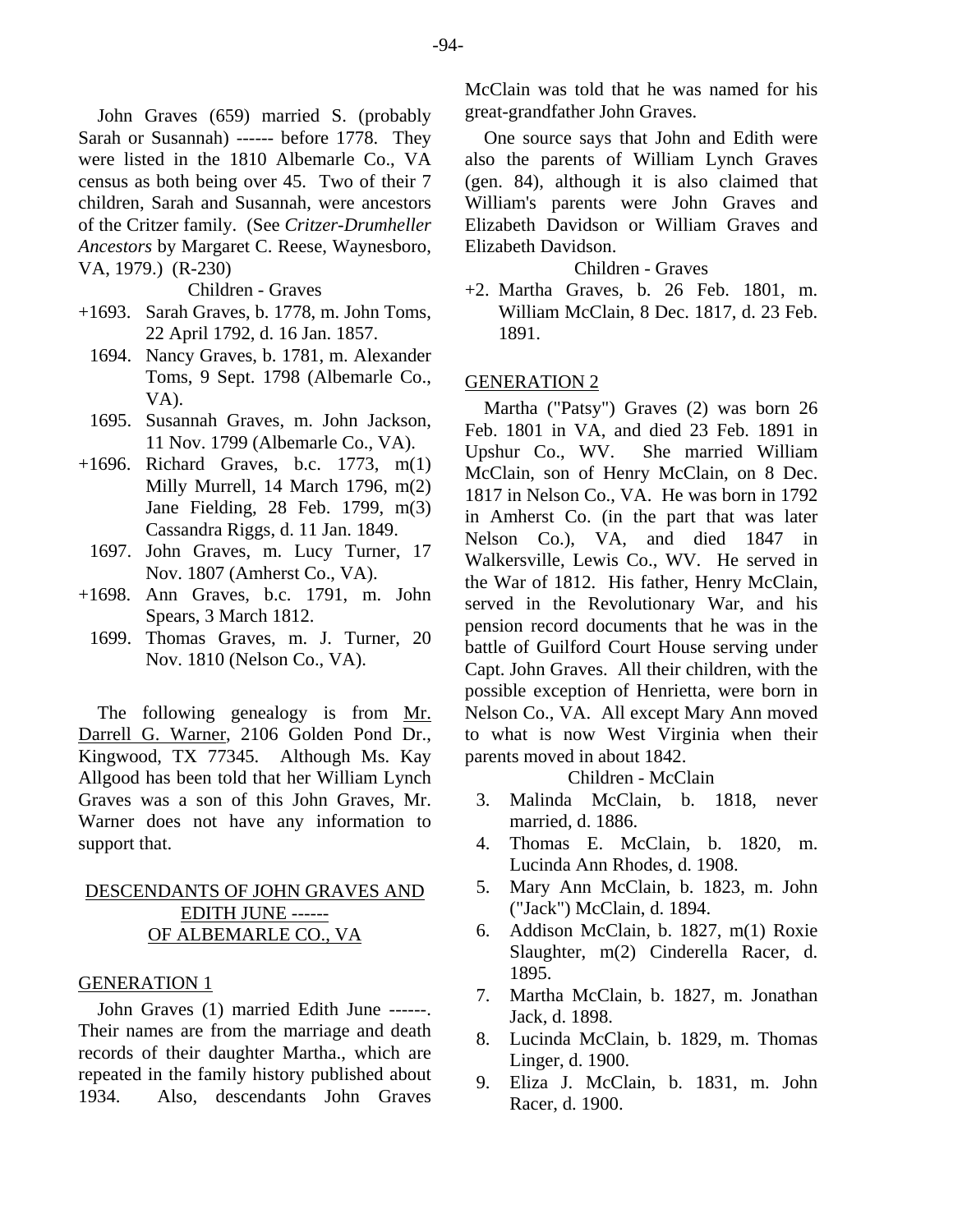- 10. Amanda McClain, b. 1834, m. Ase McCoy, d. 1894.
- 11. Evalina McClain, b. 1836, m. Granville Rexroad, d. 1907.
- 12. William Henry McClain, b. 1838, m. Mary E. Ferrell, d. 1913.
- +13. James Monroe McClain, b. 1841, m. Octavia Childress, d. 1916.
	- 14. Henrietta McClain, b. 1843, m. Henry Siron, d. 1932.

#### *CAPT. THOMAS GRAVES OF VA*

Mrs. Allison Adair Patterson, (rae@qni.com), recently sent information on her part of the family descended from Capt. THOMAS GRAVES of VA. Her descent is: Thomas<sup>1</sup>, John<sup>2</sup>, Thomas<sup>3</sup>, John<sup>4</sup>, John<sup>5</sup> m. Frances ------, Joseph<sup>6</sup> m. Frances Coleman, Joseph<sup>7</sup> m. Mary Goodwin, Mary Jane<sup>8</sup> Graves m. Lloyd King Goodwin (son of Nancy<sup>7</sup> Graves, who was dau. of Joseph<sup>6</sup>), Elizabeth Eleanora Goodman, etc. Elizabeth Eleanora Goodwin and her son, John William Thomson, are shown in the next 2 paragraphs.

Elizabeth Eleanora ("Betty") Goodwin (3438d) was born 17 March 1822 in Fayette Co., KY, and died 17 Oct. 1915 of "old age" in Saline Co., MO. She married Pike Montgomery Thomson, son of John Thomson and Nancy Ellis, on 15 Oct. 1843 in Fayette Co., KY. Pike learned the saddler's trade and was a wealthy farmer who owned several slaves. He served as a Capt. in the Confederate Army, and fought in the battles of Dry Wood and Lexington, MO. He moved to Saline Co., MO on March 8, 1849. He owned 2000 acres in Saline Co., MO. He was president of Slater Bank. He held the rank of Colonel. Their first child was born in Fayette Co., KY, and all the others in Saline Co., MO.

Children - Thomson

+5716h. John William Thomson, b. 21 Jan. 1845, m. Julia Franklin Graves, 15 Oct. 1869, d. 18 Oct. 1916.

- +5716i. Lloyd Goodwin Thomson, b. 3 Aug. 1849, m. Nancy Frances Brown, 15 Nov. 1875, d. 2 Sept. 1941.
- +5716j. Lucien Marcus Thomson, b. March 1852, m. Mollie Elnora Johnston, 17 May 1876, d. 30 April 1941.
- 5716k. Ruth Victoria Thomson, b. 16 June 1854, m. William Dennis Bush, 2 Feb. 1876 (Saline Co., MO), d. 14 May 1939 (Marshall, Saline Co., MO).
- +5716l. Pike Montgomery Thomson, Jr., b. 29 Feb. 1856, m. Mary A. Timmons, d. 3 May 1919.
	- 5716m. Polly Jane Thomson, b. 21 Feb. 1859, d. 5 June 1860 (Saline Co., MO).
- 5716n. Elizabeth ("Lizzie") Lee Thomson, b. 3 Jan. 1862, b. 3 Jan. 1862, m. Richard Henry Richardson, 4 Feb. 1878 (Saline Co., MO), d. 30 Aug. 1938 (Saline Co., MO).
- 5716o. Laura Martha Thomson, b. 3 Sept. 1864, m. Samuel R. Saltonstall, 11 March 1886, d. 7 March 1936 (Slater, Saline Co., MO).

John William Thomson (5716h) was born 21 Jan. 1845 in Fayette Co., KY, and died 18 Oct. 1916 in Slater, Saline Co., MO. He married Julia Franklin Graves, daughter of Aaron S. Graves and Augusta ------, on 15 Oct. 1869 in Saline Co., MO.

Children - Thomson

- +7927a. William Emmett Thomson, b. 1870, m. ------, d.c. 1930.
- +7927b. Claude William Thomson, b. 31 Aug. 1875, m(1) Eva Mae ------, m(2) Lecho McFall, 28 Aug. 1904, d. 23 Nov. 1957.
- 7927c. Emma M. Thomson, b. 7 Nov. 1877 (MO), d. 11 Feb. 1910 (Saline Co., MO).
- +7927d. Lillian Thomson, b. Jan. 1879, m. Victor L. Crawford, d. 1965.
- 7927e. Stuart T. Thomson, d. 20 July 1900 (Kansas City, Jackson Co., MO).